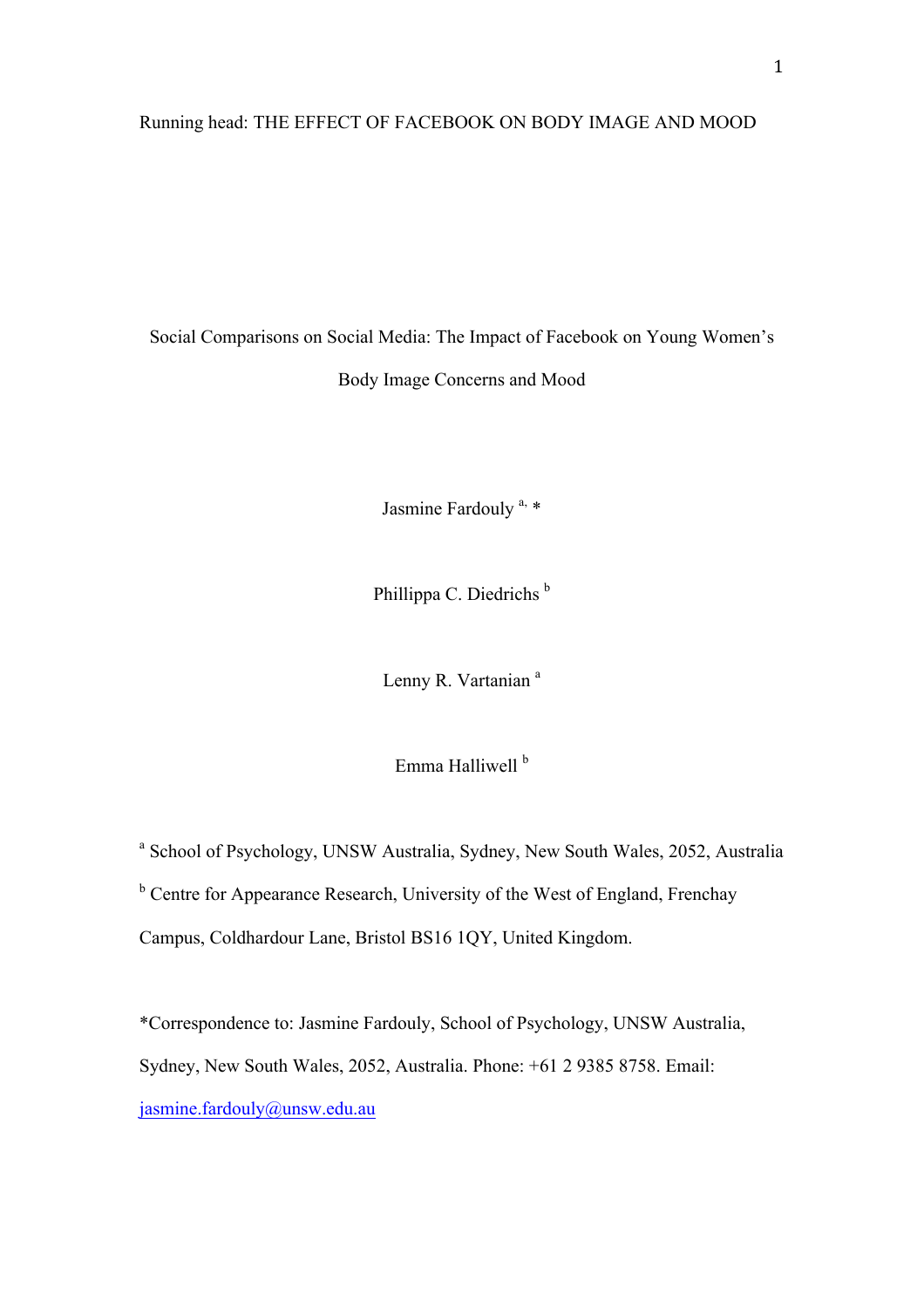#### Abstract

The present study experimentally investigated the effect of Facebook usage on women's mood and body image, whether these effects differ from an online fashion magazine, and whether appearance comparison tendency moderates any of these effects. Female participants ( $n = 112$ ) were randomly assigned to spend 10 minutes browsing their Facebook account, a magazine website, or an appearance-neutral control website before completing state measures of mood, body dissatisfaction, and appearance discrepancies (weight-related, and face, hair, and skin-related). Participants also completed a trait measure of appearance comparison tendency. Participants who spent time on Facebook reported being in a more negative mood than those who spent time on the control website. Furthermore, women high in appearance comparison tendency reported more facial, hair, and skin-related discrepancies after Facebook exposure than exposure to the control website. Given its popularity, more research is needed to better understand the impact that Facebook has on appearance concerns.

*Keywords:* Facebook, social media, magazine, appearance-related social comparison, body image concerns, mood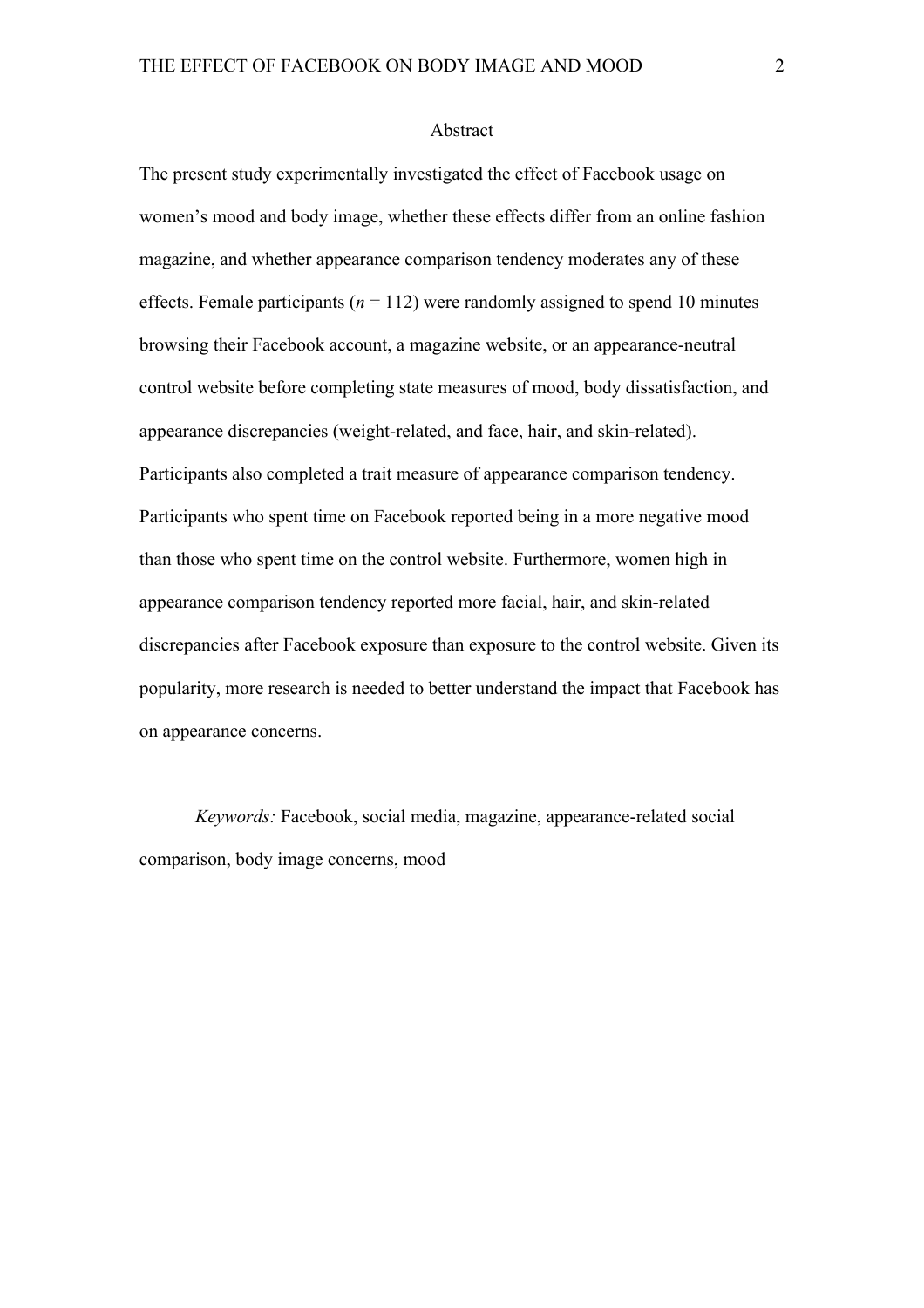Social Comparisons on Social Media: The Impact of Facebook on Young Women's

## Body Image Concerns and Mood

The use of social media is pervasive and growing rapidly worldwide. Facebook is the most popular social media platform, currently with over 1.3 billion regular users (Facebook, 2014). Social media use is particularly popular among young women (Kimbrough, Guadagno, Muscanell, & Dill, 2013; Muscanell & Guadagno, 2012), a demographic for which body dissatisfaction (i.e., dissatisfaction with one's current physical self) is also particularly problematic (Bearman, Martinez, Stice, & Presnell, 2006; Ricciardelli & McCabe, 2001). Existing research has demonstrated a positive correlation between Facebook usage and body dissatisfaction (Fardouly & Vartanian, 2015; Tiggemann & Miller, 2010; Tiggemann & Slater, 2013, 2014), but there is currently no theoretically-driven experimental research examining Facebook's impact on young women's body image concerns.

Social comparison theory proposes that people have a drive to evaluate their progress and standing on various aspects of their lives and, in the absence of objective standards, people compare themselves to others to know where they stand (Festinger, 1954). According to sociocultural models of body image and disordered eating, body dissatisfaction can develop when women repeatedly compare their own appearance to the appearance of others (Keery, van den Berg, & Thompson, 2004; van den Berg, Thompson, Obremski-Brandon, & Coovert, 2002; Vartanian & Dey, 2013). Indeed, research shows that women regularly evaluate their appearance by comparing themselves to others (Leahey, Crowther, & Mickelson, 2007), and that a greater tendency to engage in appearance comparisons is associated with a high level of body dissatisfaction (Keery et al., 2004; Myers & Crowther, 2009; van den Berg et al., 2002; Vartanian & Dey, 2013).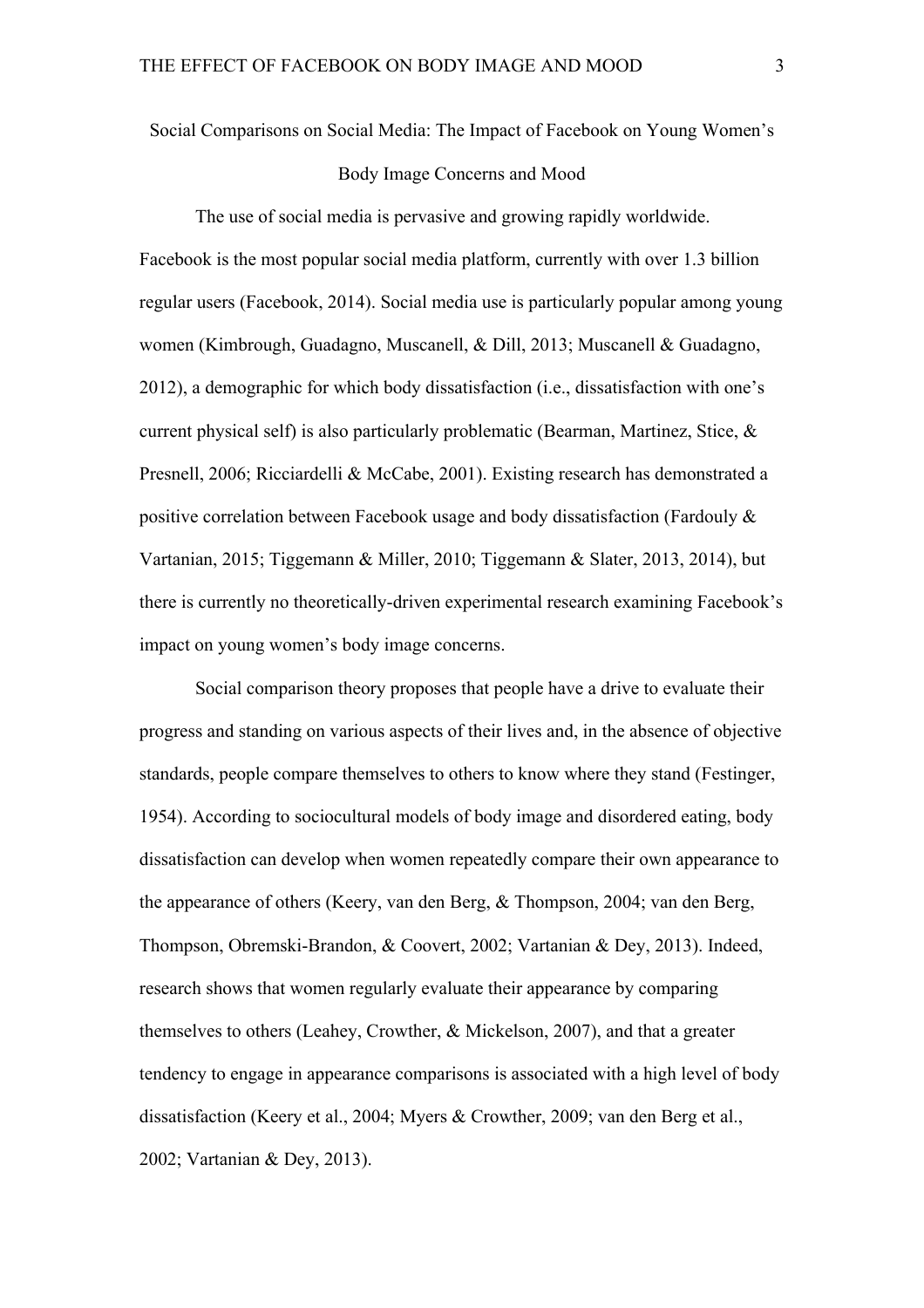Given that 10 million new photographs are uploaded to Facebook every hour (Mayer-Schönberger & Cukier, 2013), Facebook provides women with a medium for frequently engaging in appearance-related social comparisons, and can therefore potentially contribute to body image concerns among young women. Thus, the present study experimentally investigated the impact of exposure to Facebook on young adult women's body image and mood. We also tested whether women's tendency to make appearance-related social comparisons moderates any effects of exposure.

## **Facebook Usage**

The majority of experimental research in the body image and appearancerelated social comparison literature has investigated the influence of exposure to idealized bodies in traditional forms of media, such as magazines, television, and music videos on young women's body dissatisfaction (Myers & Crowther, 2009). This research has found that exposure to the thin ideal is associated with more negative body image among girls and women (Grabe, Ward, & Hyde, 2008; Groesz, Levine, & Murnen, 2002). However, more recent research suggests that the popularity of these media types is being overtaken by the popularity and availability of more interactive media such as the Internet, particularly among adolescents (Bell & Dittmar, 2011; Tiggemann & Miller, 2010). In the Australian 2013 student census, social networking sites, such as Facebook, were the most common use of the Internet for female high school students (Australian Bureau of Statistics, 2013). In Australia, 87% of Internet users in the 15-24 years age group report engaging in social networking (Australian Bureau of Statistics, 2011). Similarly, 90% of 16-24 year olds in the United Kingdom (Office for National Statistics, 2013), and 90% of 18-29 year olds in the United States (Pew Research, 2013a), use social networking websites. Although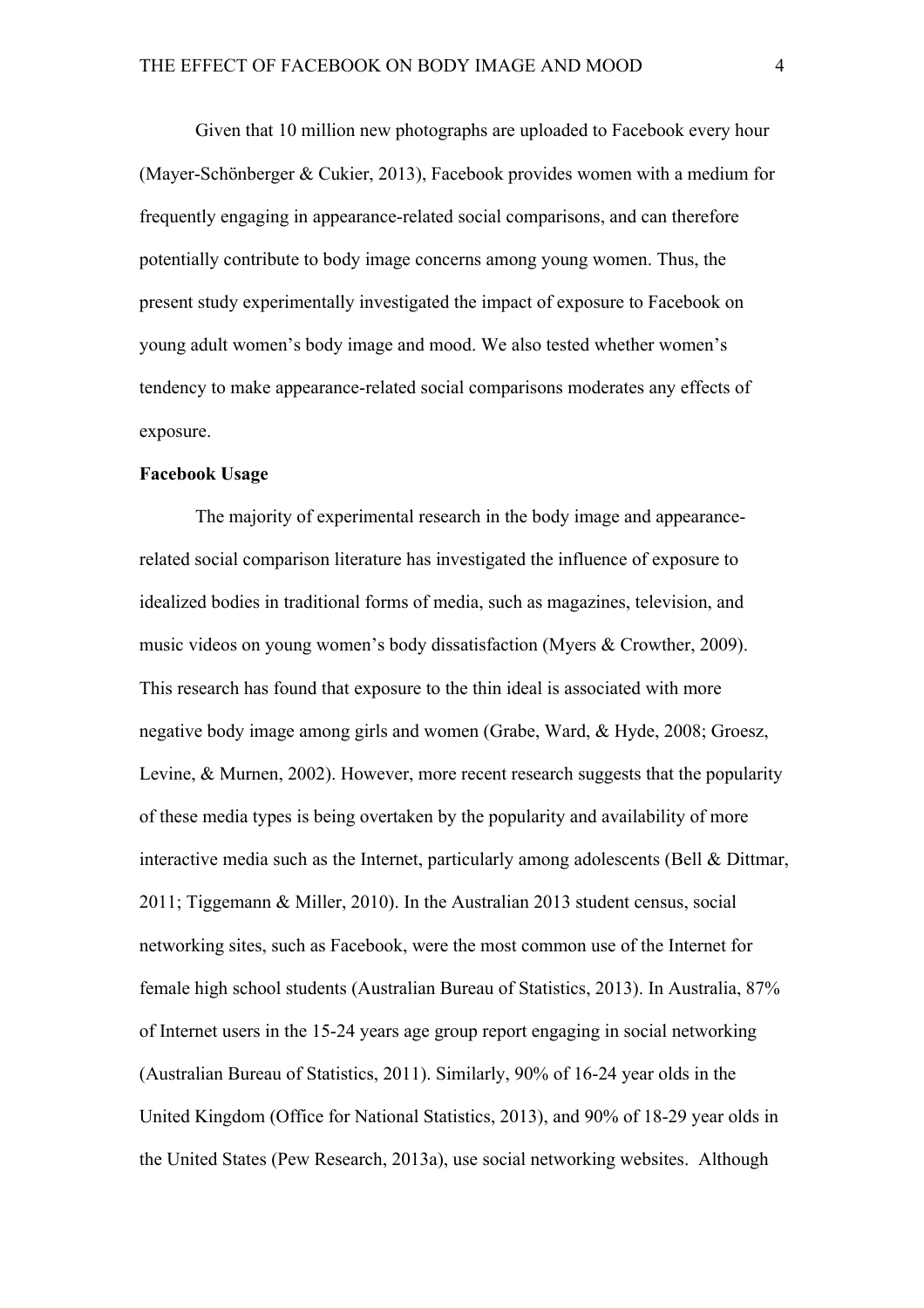there has been some suggestion that Facebook usage is declining among young people, there is no publically available data to support these assertions. Facebook continues to be the most popular social media platform with a growing membership (Pew Research, 2013b), and young women report spending around two hours per day on Facebook (Fardouly & Vartanian, 2015; Tiggemann & Slater, 2013).

Facebook allows users to create public or semi-public personal profiles, and to customize their pages with photos and information about themselves. Like magazine images which are edited and often "enhanced" before publication, Facebook users are also able to edit images before uploading them to Facebook and are able to closely monitor their self-presentation in order to present an idealized or "hoped for possible" version of the self (Manago, Graham, Greenfield, & Salimkhan, 2008; Zhao, Grasmuck, & Martin, 2008). Importantly, just as with exposure to idealized images in the media, viewing one's own or other people's idealized images and profiles on Facebook could have a negative impact on women's self-evaluations and overall wellbeing. Further contributing to this concern is the fact that women have reported viewing other people's Facebook profiles in order to make comparisons to those individuals (Haferkamp, Eimler, Papadakis, & Kruck, 2012). Indeed, one study found that participants who spend more time on Facebook believe that others are happier and have better lives than themselves, especially when the participants had a greater number of Facebook "friends" that they do not know personally (Chou & Edge, 2012). Finally, Facebook contains additional elements that could impact people's body image concerns, such as comments posted by other people.

## **Impact of Media Exposure**

Several correlational studies have investigated the association between Facebook usage and young women's body image concerns. Pre-teenage girls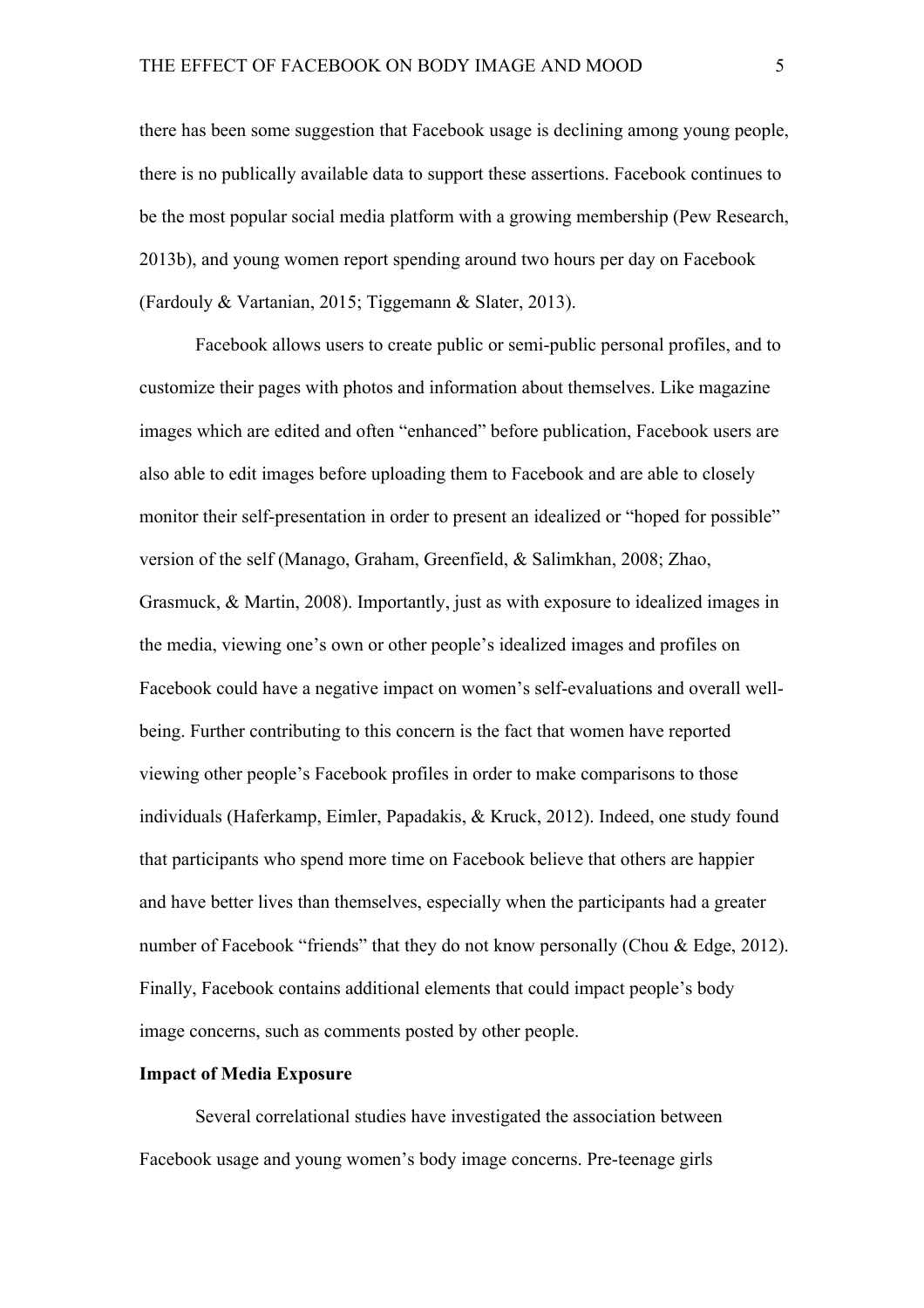(Tiggemann & Slater, 2014) and female high school students (Meier & Gray, 2014; Tiggemann & Slater, 2013) who were Facebook users reported more body image concerns than did non-users. In addition, more time spent on Facebook was associated with greater body image concerns among pre-teenage girls (Tiggemann & Slater, 2014), female high school students (Tiggemann & Miller, 2010; Tiggemann & Slater, 2013), and female university students (Fardouly & Vartanian, 2015). Furthermore, in a longitudinal study of female university students, maladaptive Facebook usage (which included seeking negative social evaluations and making general social comparisons) was associated with increased body dissatisfaction four weeks later, and body dissatisfaction was found to mediate the relationship between maladaptive Facebook usage and increases in overeating (Smith, Hames, & Joiner, 2013). These studies provide some initial evidence linking Facebook usage with body dissatisfaction in young women. However, because these studies are all correlational, the causal association between Facebook and body dissatisfaction is still unknown. Experimental research is therefore needed to determine the direction of the relationship between Facebook usage and body image concerns.

Only one previous study has experimentally investigated the impact of Facebook on one aspect of women's body image (Mabe, Forney, & Keel, 2014). This study found that weight and shape preoccupation decreased among women who were exposed to Facebook; however, they also found this effect among those who were exposed to a neutral website. Because the decrease in weight and shape preoccupation was greater for participants exposed to a control website than for participants exposed to Facebook, the authors concluded that Facebook usage maintains women's preoccupation with their weight and shape compared to other internet activity (Mabe et al., 2014). Further theoretically-driven experimental research is still needed to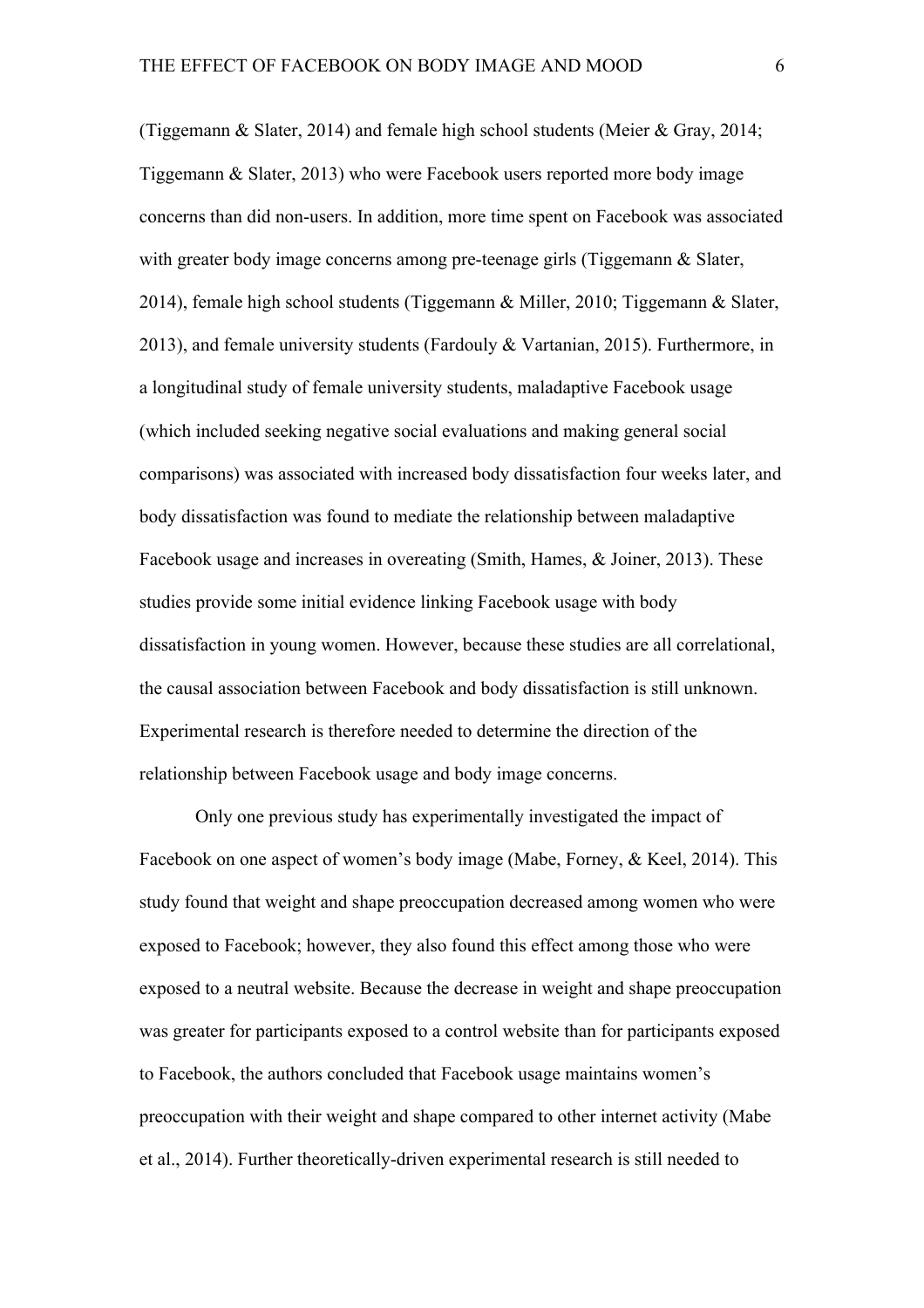establish the causal impact of exposure to Facebook on evaluative aspects of body image, including body dissatisfaction and dissatisfaction with particular aspects of appearance.

Previous experimental research has found that exposure to more traditional types of media, such as magazines, can increase body image concerns in young women (Groesz et al., 2002; Halliwell, Malson, & Tischner, 2011; Knobloch-Westerwick & Crane, 2012; Tiggemann & McGill, 2004; Tiggemann & Polivy, 2010). Most previous research on magazine exposure has presented participants with a static image or advertisement of a thin-ideal model or celebrity before asking them to rate their state body dissatisfaction (Myers & Crowther, 2009). Given that young women are now turning to Internet sources rather than print media (Bell & Dittmar, 2011; Tiggemann & Miller, 2010), and given that people are able to be more selective with the content viewed online, it is also important to examine the effect that this medium is having on women's body image.

In addition to its impact on body dissatisfaction, exposure to thin-ideal media (e.g., magazines) also leads to more negative mood (Harper & Tiggemann, 2008; Tiggemann & McGill, 2004). Similarly, one study found that spending 20 minutes on Facebook lead to more negative mood than did browsing the Internet in general (not including social networking sites) or spending no time online (Sagioglou  $\&$ Greitemeyer, 2014). Facebook itself, quite controversially, manipulated users' newsfeeds and found that reducing the percentage of positive content posted by others resulted in users themselves posting less positive content (Kramer, Guillory, & Hancock, 2014), perhaps because they were also in a more negative mood. Taken together, these studies suggest that exposure to Facebook can potentially influence people's mood as well as their body image concerns.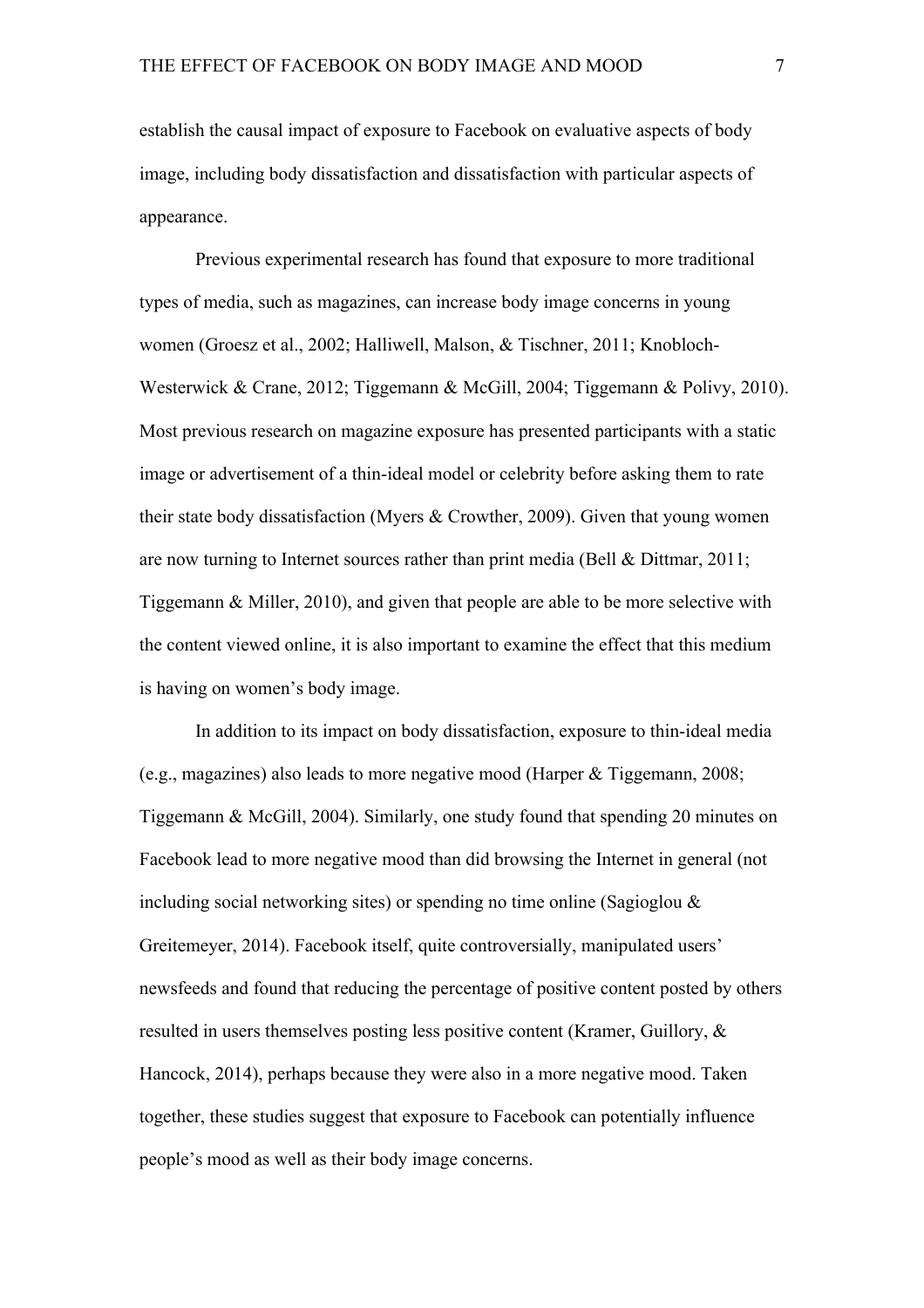## **Comparison Targets**

One difference between images on Facebook and images in magazines is the type of comparison targets they contain. Magazines generally feature images of models and celebrities whereas Facebook mainly features images of one's peers (Hew, 2011). Similar to the effect of exposure to images of thin-ideal models and celebrities (Halliwell & Dittmar, 2004; Halliwell et al., 2011; Hargreaves & Tiggemann, 2004), exposure to peers who closely match the thin ideal has been found to increase women's body dissatisfaction (Krones, Stice, Batres, & Orjada, 2005). Some research examining the impact of appearance comparisons to these different target groups has shown that comparisons to peers and models can lead to different outcomes in regard to women's body image concerns, perhaps because the appearance of peers is seen to be more personally attainable than the appearance of models or celebrities due to the similar resources and lifestyle that peers often have to oneself. However, the findings in the area are mixed (Carey, Donaghue, & Broderick, 2013; Leahey & Crowther, 2008; Ridolfi, Myers, Crowther, & Ciesla, 2011; Schutz, Paxton, & Wertheim, 2002), and a meta-analysis of research on appearance comparisons and body dissatisfaction found no significant difference between the effects of comparisons to peers or thinideal media images on women's body dissatisfaction (Myers & Crowther, 2009).

## **Face, Hair, and Skin Comparisons**

The increasing use of social networking sites may also be changing what components of appearance are salient during the appearance comparison process. Whereas traditional media forms have focused primarily on the body, women have been found to upload more portrait pictures than full-bodied pictures to their Facebook profiles (Haferkamp et al., 2012), which would in turn provide women with more opportunities to make face, skin, and hair-related comparisons than body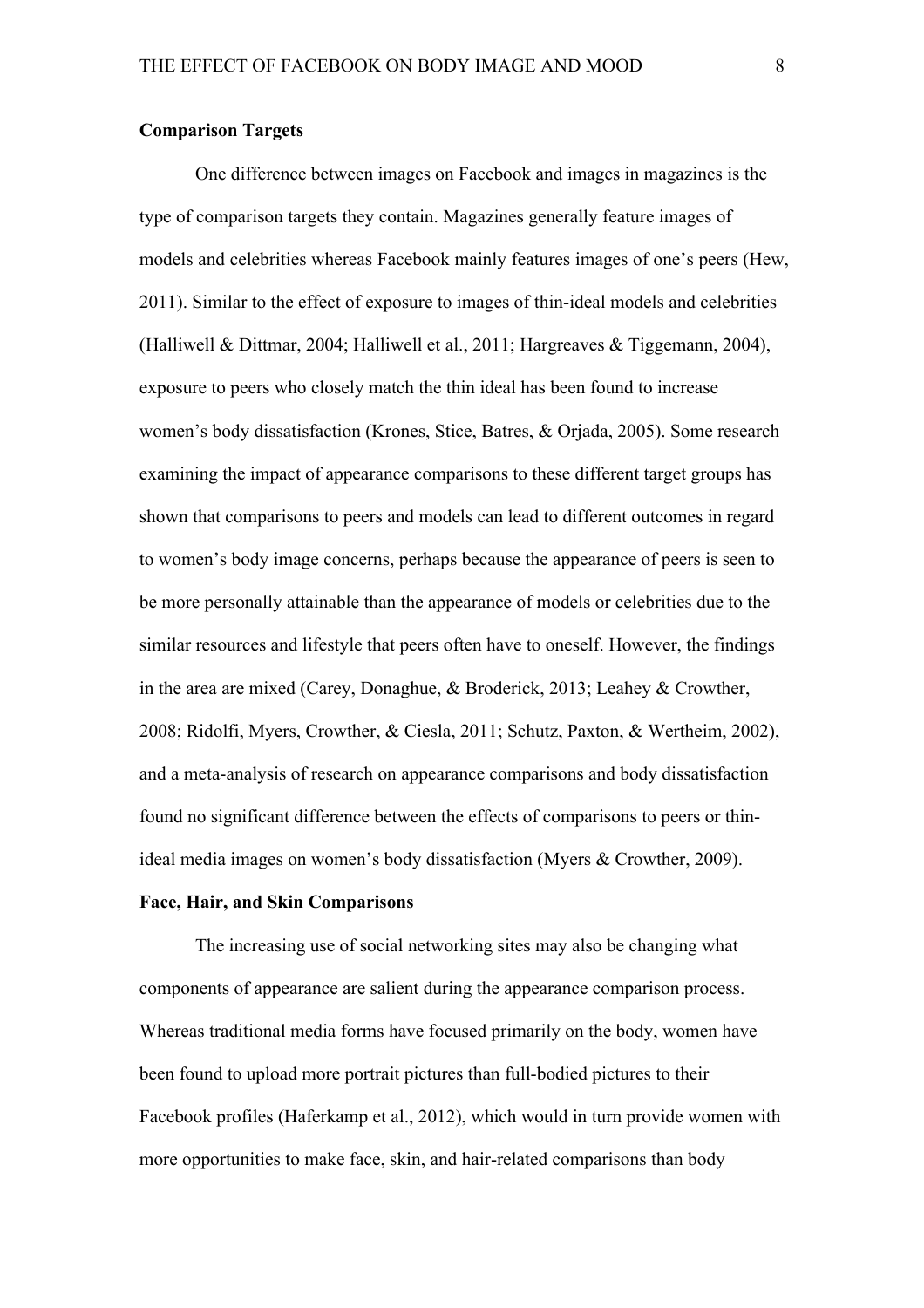comparisons. Because more frequent facial comparisons may lead to more dissatisfaction with one's facial features, it is important to consider the potential impact of Facebook on broader appearance constructs beyond just weight-related body dissatisfaction. Indeed, research suggests that facial features, skin, and hair are also important aspects of attractiveness for women (Adams, 1977; Confer, Perilloux, & Buss, 2010; Hassebrauck, 1998; Jones, 2001; Tucker, 1985) and can be a basis for social comparison (Jones, 2001; Newton & Minhas, 2005; Richins, 1991).

## **Moderation by Appearance Comparison Tendency**

Another important consideration from previous research is that exposure effects of traditional media on women's body image seem to be influenced by certain individual difference factors; that is, not everyone is equally affected by exposure to media images. The tendency to engage in appearance-related social comparisons has been found to influence the relationship between exposure to traditional media and women's body dissatisfaction (Keery et al., 2004; van den Berg et al., 2002; Vartanian & Dey, 2013). Specifically, women who more frequently compare their appearance to others are also more negatively affected by exposure to the media, relative to women who do not make as many appearance comparisons (Dittmar & Howard, 2004). Therefore, it is important to also consider how women's appearance comparison tendency moderates their reactions to Facebook.

## **The Present Study**

The overall aims of the present study are to: (a) investigate the immediate effect of Facebook usage on women's state mood, body dissatisfaction, weight and shape discrepancy (i.e., the extent to which participants want to change specific aspects of their weight and shape), and face, hair, and skin-related discrepancy (i.e., the extent to which participants want to change specific aspects of their facial features,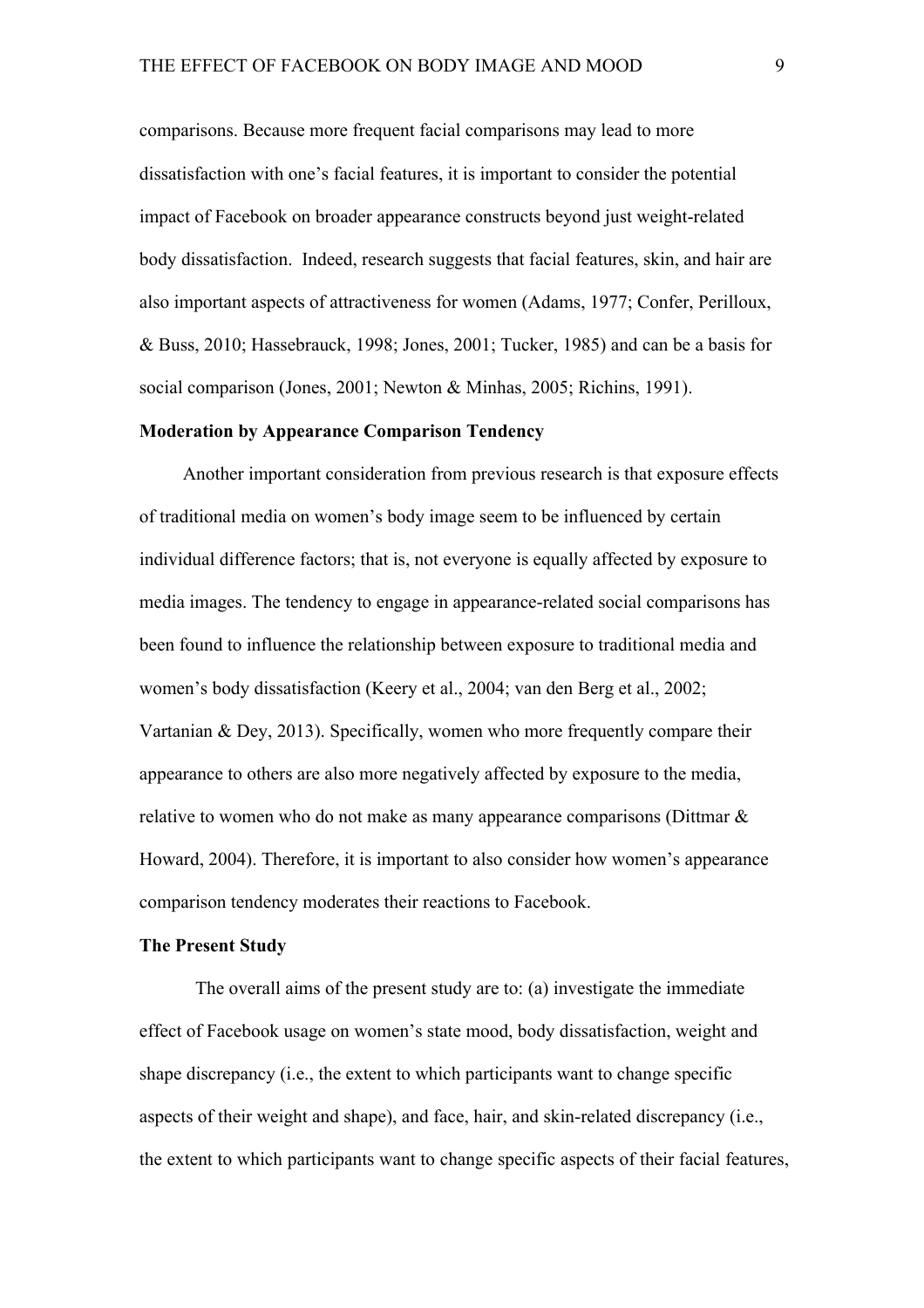hair, or skin); (b) investigate whether this effect differs from the use of an online fashion magazine or an appearance-neutral website; and (c) investigate whether trait appearance comparison tendency moderates these effects. We hypothesized that brief exposure to Facebook would lead to more negative mood, body dissatisfaction, weight and shape discrepancy, and face, hair, and skin-related discrepancy than would exposure to an appearance-neutral control website. Similarly, we hypothesized that exposure to an online fashion magazine would lead to more negative mood, body dissatisfaction, weight and shape discrepancy, and face, hair, and skin-related discrepancy than would exposure to an appearance-neutral control website. Given that no previous research has examined the difference between exposure to Facebook vs. a magazine (online or in print), and given that previous research on comparisons to peers and models is mixed (Carey et al., 2013; Leahey & Crowther, 2008; Ridolfi et al., 2011; Schutz et al., 2002), no specific hypotheses were made regarding Facebook vs. the online fashion magazine. Finally, appearance comparison tendency was predicted to moderate the relationship between exposure to an assigned website (Facebook, online fashion magazine, control) and state negative mood, body dissatisfaction, and appearance discrepancies.

### **Method**

## **Design**

This was a two-part study with a between-participants experimental design. At Time 1, participants were randomly assigned to one of three conditions in which they were asked to browse one of the following websites for 10 minutes: their own Facebook account  $(n = 38)$ ; all participants had their own Facebook account), a fashion magazine website ( $n = 36$ ), or an appearance-neutral control website ( $n = 38$ ). Participants completed pre- and post-exposure state measures of negative mood and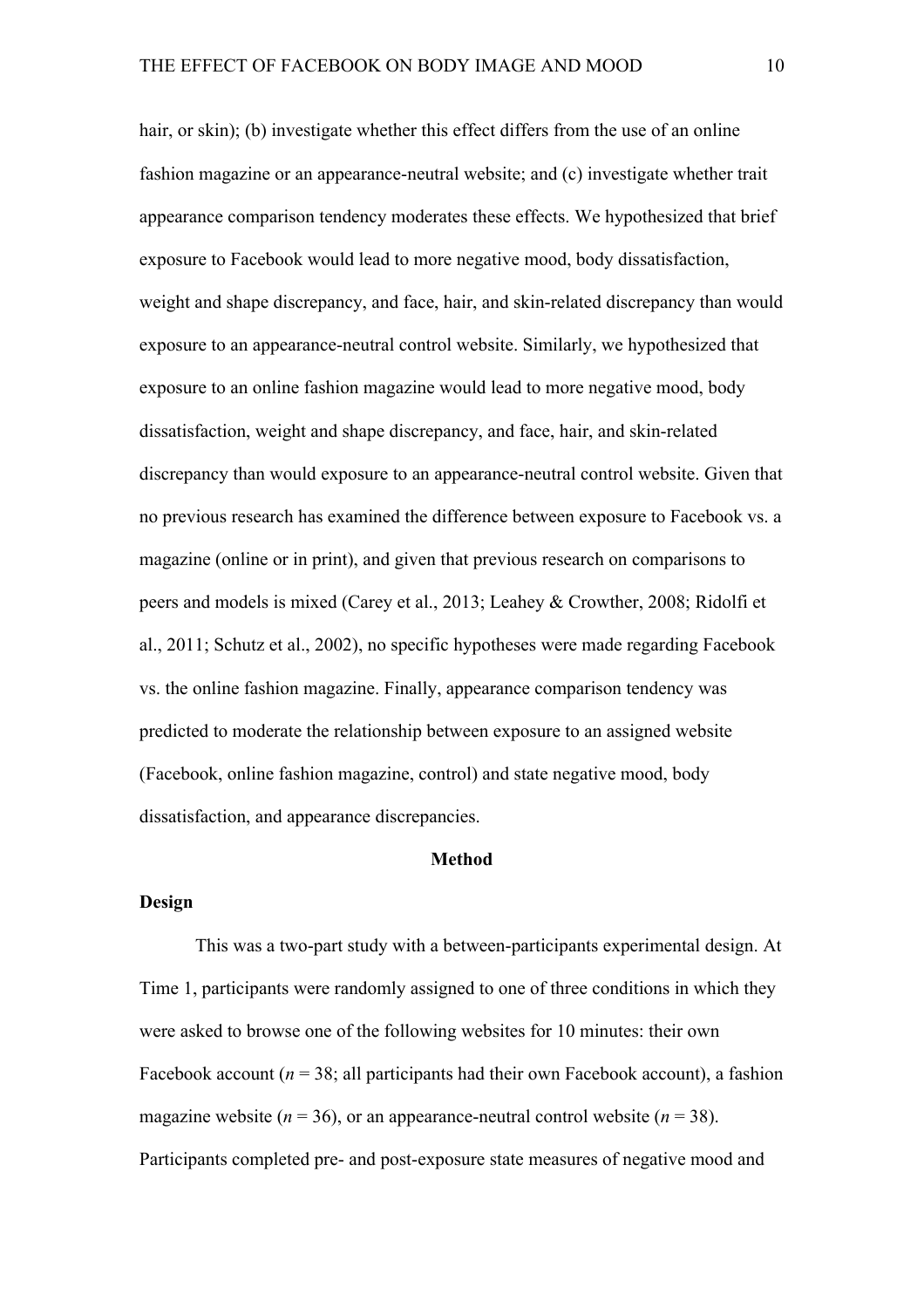body dissatisfaction and a post-exposure state measure of appearance-discrepancy. One week later (Time 2), participants completed an online survey containing a trait measure of appearance comparison tendency.

## **Participants**

Participants  $(N = 112)$  were female students and staff members aged between 17-25 years ( $M = 20.46$ ,  $SD = 1.71$ ) from a university in the United Kingdom. Participants' mean body mass index (BMI:  $\text{kg/m}^2$ ) was 23.40 (*SD* = 4.18). The majority of the participants identified as White  $(n = 84; 75\%)$ , 11 as Asian  $(9.8\%)$ , eight as Black  $(7.1\%)$ , four as mixed race  $(3.6\%)$ , and four as "other"  $(3.6\%)$ ; ethnicity information was missing for two women. Participants were recruited for a study on "Media Use and Memory." They were recruited through the university psychology student participant pool and given course credit for their participation (*n* = 45), or were recruited through flyers posted around the university and paid 10 GBP for their participation ( $n = 67$ ). There was no difference in age ( $p = .461$ ) or BMI ( $p$ ) = .753) for participants assigned to each condition.

## **Materials**

**Pilot study***.* A pilot study was conducted to ensure that the websites used in each condition were equally engaging and to ensure that there were the same opportunities to make appearance comparisons on the magazine website as on Facebook. Eleven female volunteers made ratings of their Facebook accounts (in general, not just their own profile page) and four popular websites (candidate websites to be used in the magazine and control conditions) on measures of website engagement (including ratings of website interest and enjoyment) and image percentage (e.g., percentage of images on each website as opposed to text). (Although demographic details were not collected from the volunteers, they were drawn from the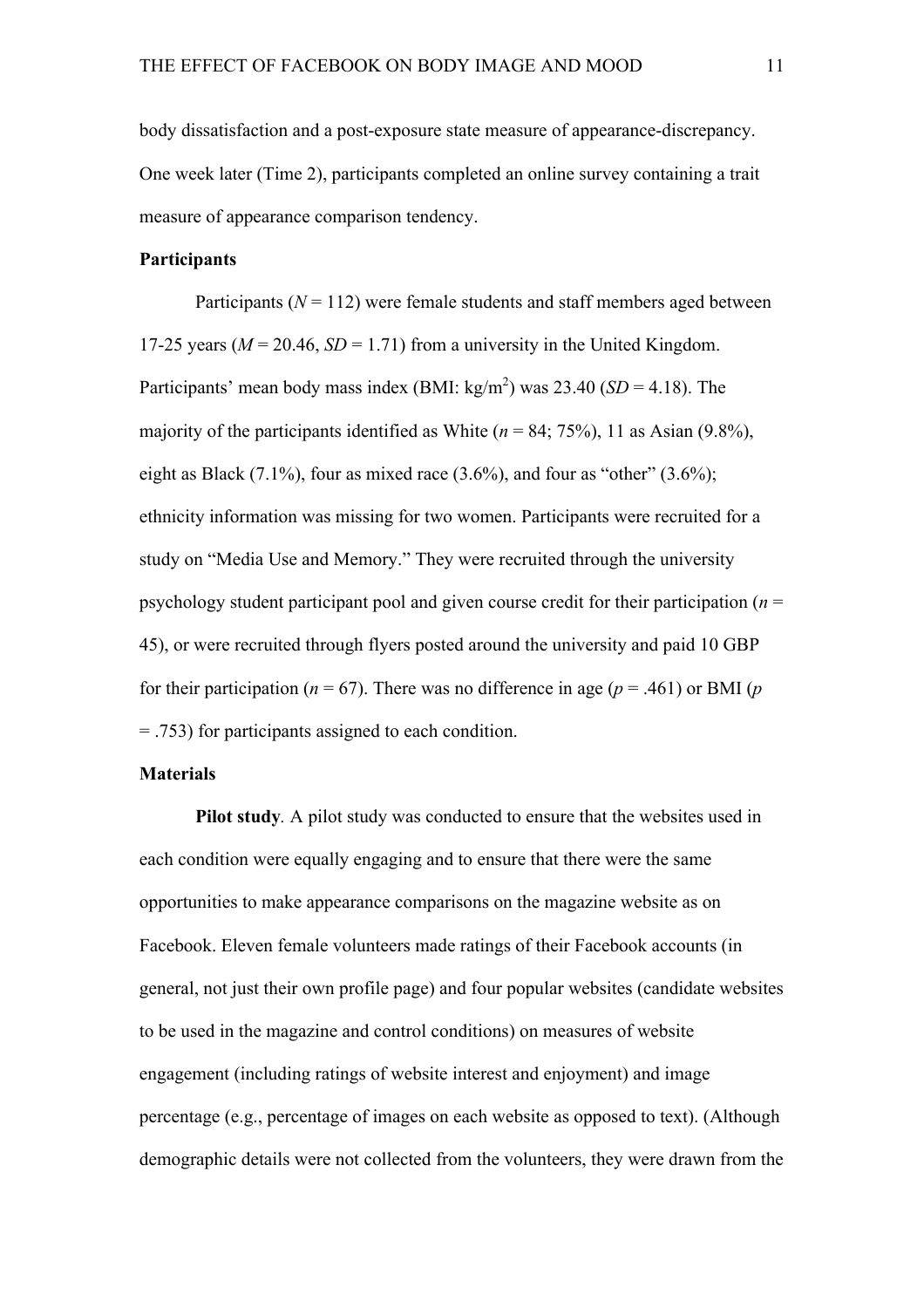same population as the sample for the main study, and would therefore be similar in age and ethnicity.) Of the piloted websites, the UK Cosmopolitan magazine website (www.cosmopolitan.co.uk) was chosen for the fashion magazine condition, and a home craft website (www.hearthandmade.co.uk) was chosen for the appearanceneutral control condition.

There were no pairwise comparison differences between Facebook (*M* = 3.42,  $SD = 0.52$ ), the Cosmopolitan website ( $M = 2.97$ ,  $SD = 0.66$ ), or the home craft website  $(M = 2.52, SD = 1.04)$ , on a combined rating of engagement, interest, and enjoyment ( $1 = not at all$ ,  $4 = very much$ ;  $ps > .05$ ). Similarly, there were no pairwise comparison differences between Facebook ( $M = 67.27$ ,  $SD = 11.91$ ), the Cosmopolitan website ( $M = 60.00$ ,  $SD = 17.32$ ), or the home craft website ( $M = 75.45$ ,  $SD = 11.28$ ), on a rating of website image percentage (as opposed to text;  $ps > .05$ ). Furthermore, Facebook (83%) and the Cosmopolitan website (84%) did not differ in the percentage of images containing people ( $p = 0.858$ ), but both had significantly more images containing people than did the control website  $(7\%$ ,  $p_s < .001)$ . Therefore, both Facebook and the fashion magazine website provided equal opportunities to make appearance comparisons, whereas participants in the control condition had little opportunity to make appearance comparisons. Participants were also asked "What sort of women do you think featured in the images on the website?" For the magazine website, all of the pilot participants (100%) indicated that it featured images of models or celebrities; for Facebook, all of the pilot participants (100%) indicated that it featured images of their peers. (Note that, although participants reported that Facebook mainly featured images of their peers, Facebook can also contain images of other potential targets of appearance-based comparisons, such as celebrities or family members; Fardouly & Vartanian, 2015.)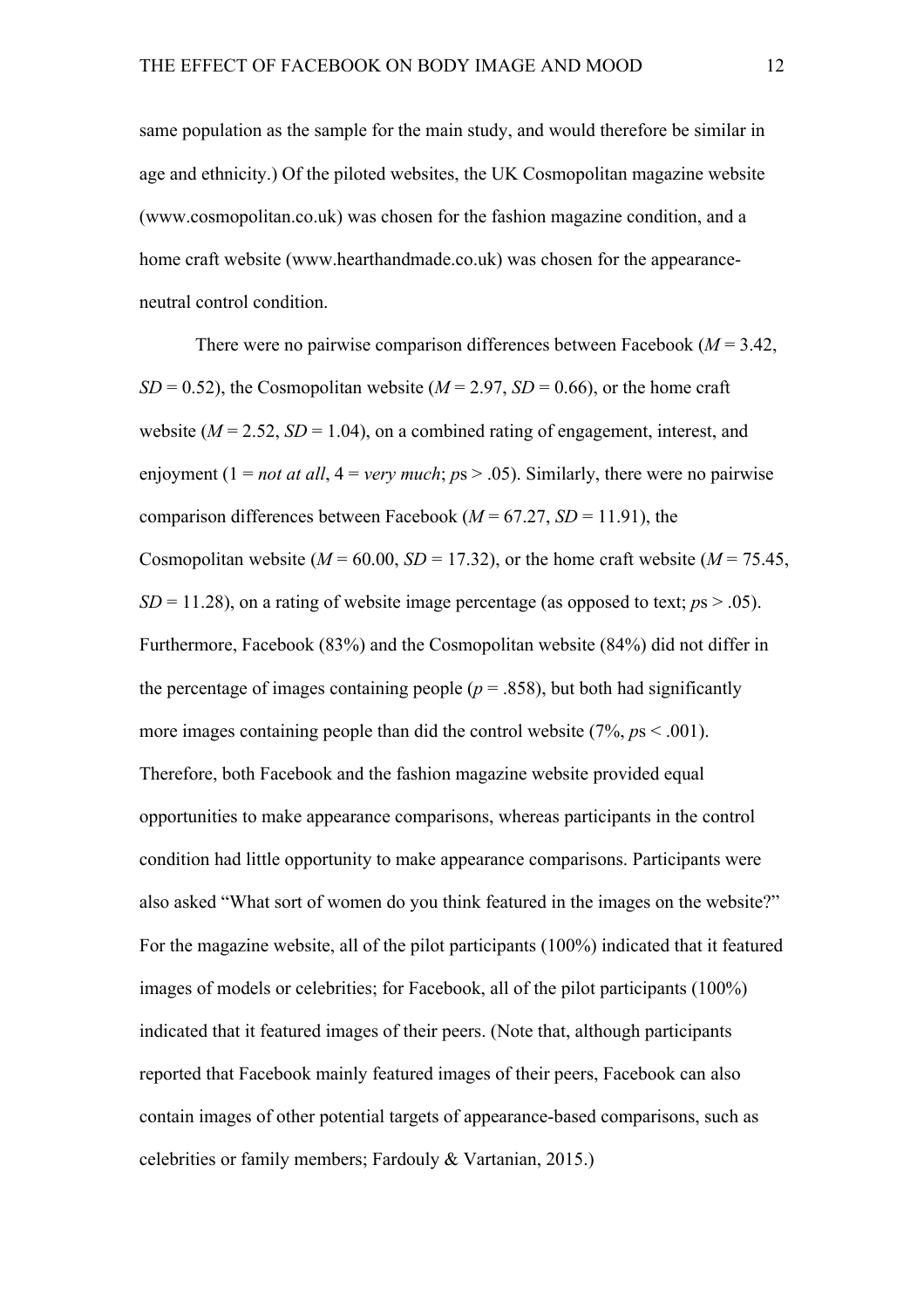Finally, participants were asked "How long do you think you could spend on the website whilst staying entertained?" for which participants were provided with an open-ended response. On average, participants reported that they could spend around 30 minutes on Facebook (*M* = 30.45, *SD* = 14.74), around 30 minutes on the magazine website  $(M = 30.91, SD = 21.42)$ , and around 15 minutes on the control website  $(M = 15.00, SD = 13.37)$ . In order to maintain consistency across conditions and to minimize the likelihood that participants would lose interest in the task, we selected 10 minutes as the amount of time that participants would spend browsing their assigned website.

**State mood and body dissatisfaction***.* Following previous media exposure studies (Heinberg & Thompson, 1995; Prichard & Tiggemann, 2012; Tiggemann & Slater, 2003), computer based visual analog scales (VAS) were used to measure state negative mood and body dissatisfaction both before and immediately after browsing the assigned website. Participants were asked to rate how they feel "right now" by moving a vertical marker to the appropriate place on a horizontal line with endpoints labeled "not at all" (0) and "very much" (100). Participants rated the items *depressed*, *anxious*, *angry*, *confident* (reverse coded), and *happy* (reverse coded), which were combined to form an overall measure of negative mood (Cronbach's  $\alpha$  = .71), and the items *physically attractive* (reverse coded), *fat,* and *satisfied with your body size and shape* (reverse coded), which were combined to form a measure of state body dissatisfaction (Cronbach's  $\alpha$  = .74). Previous research has shown VAS to be a reliable measure of changes in mood and body dissatisfaction among college women (Heinberg & Thompson, 1995). To further disguise the purpose of the study and reduce the salience of the body related questions, participants also reported on their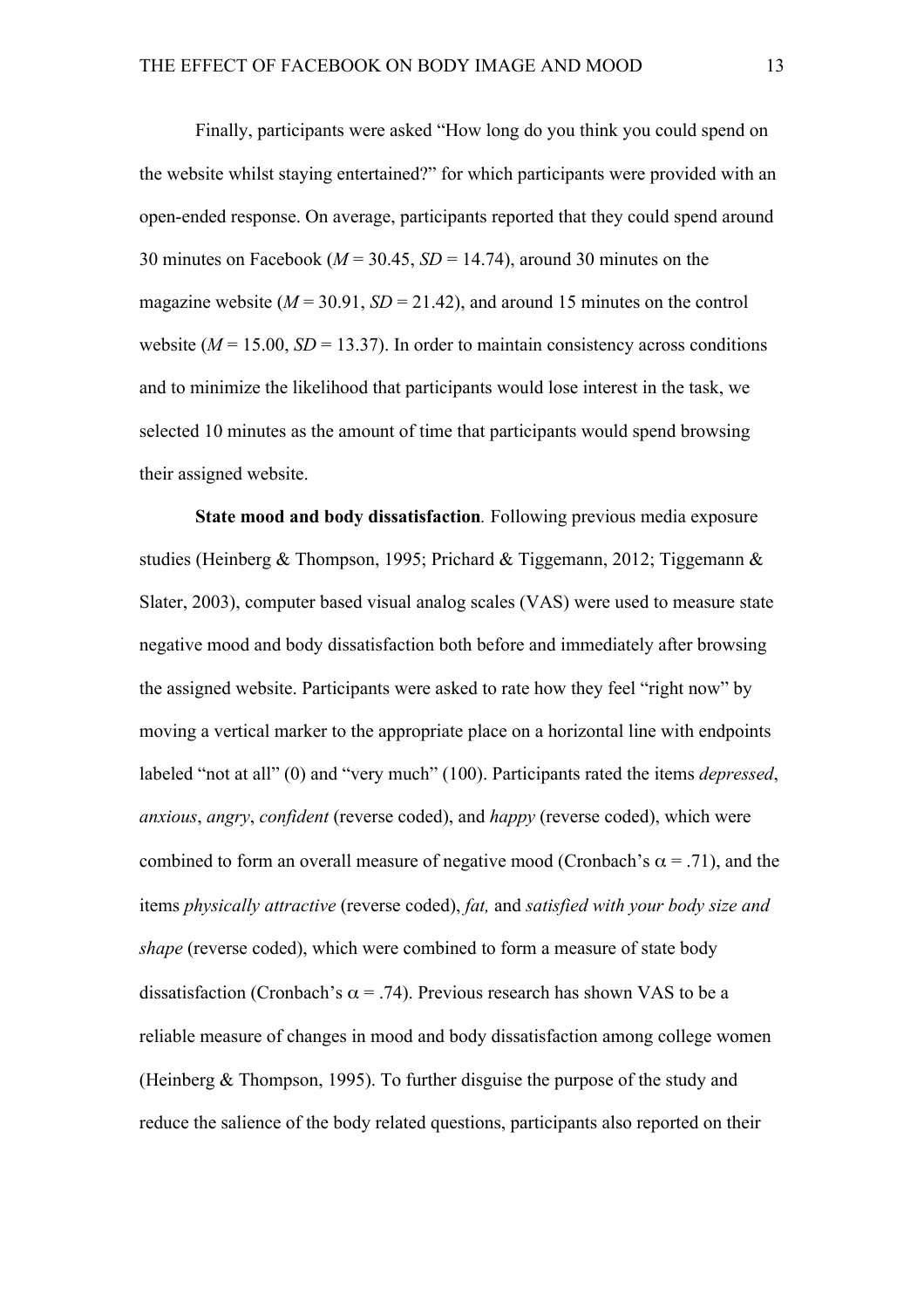*satisfaction with their romantic relationship*, *satisfaction with their financial status*, *satisfaction with their housing situation*, and *satisfaction with their social life*.

**State appearance-discrepancy**. The state version of the Self-Discrepancy Index (SDI; Dittmar, Beattie, & Friese, 1996; Halliwell & Dittmar, 2006) was used to measure weight and shape-related appearance discrepancy as well as face, hair, and skin-related appearance discrepancy. The SDI is an unobtrusive measure used to reduce demand characteristics previously found to be associated with experimental research examining exposure effects (Mills, Polivy, Herman, & Tiggemann, 2002). Participants were asked to describe three aspects of themselves that they would ideally like to change right now. For each aspect reported, on 5-point scales participants were asked to rate how different they would like to be from what they actually are (magnitude; 1 = *a little different*, 5 = *extremely different*), and to indicate how important this difference is to them (psychological salience; 1 = *not important*, 5 = *extremely important*). The reported aspects were coded as weight and shape-related appearance if they explicitly referred to weight, body size or shape (e.g., "flatter stomach," "thinner arms," and "bigger breasts"), and were coded as face, hair, and skin-related appearance if they explicitly referred to aspects of the face, hair, or skin (e.g., "better complexion," "longer and thicker hair," and "level of tan"). Two independent raters (the first author and a research assistant) coded the responses for weight and shape-related and face, hair, and skin-related appearance discrepancies with a high level of inter-rater agreement (Kappa = .98). Any incongruities between raters were agreed upon after a discussion. For any weight and shape-related statement and face, hair and skin-related appearance statement, the magnitude and salience ratings were multiplied and then summed for each individual, giving a single score for each measure that ranged from 0 to 75, with higher scores indicating greater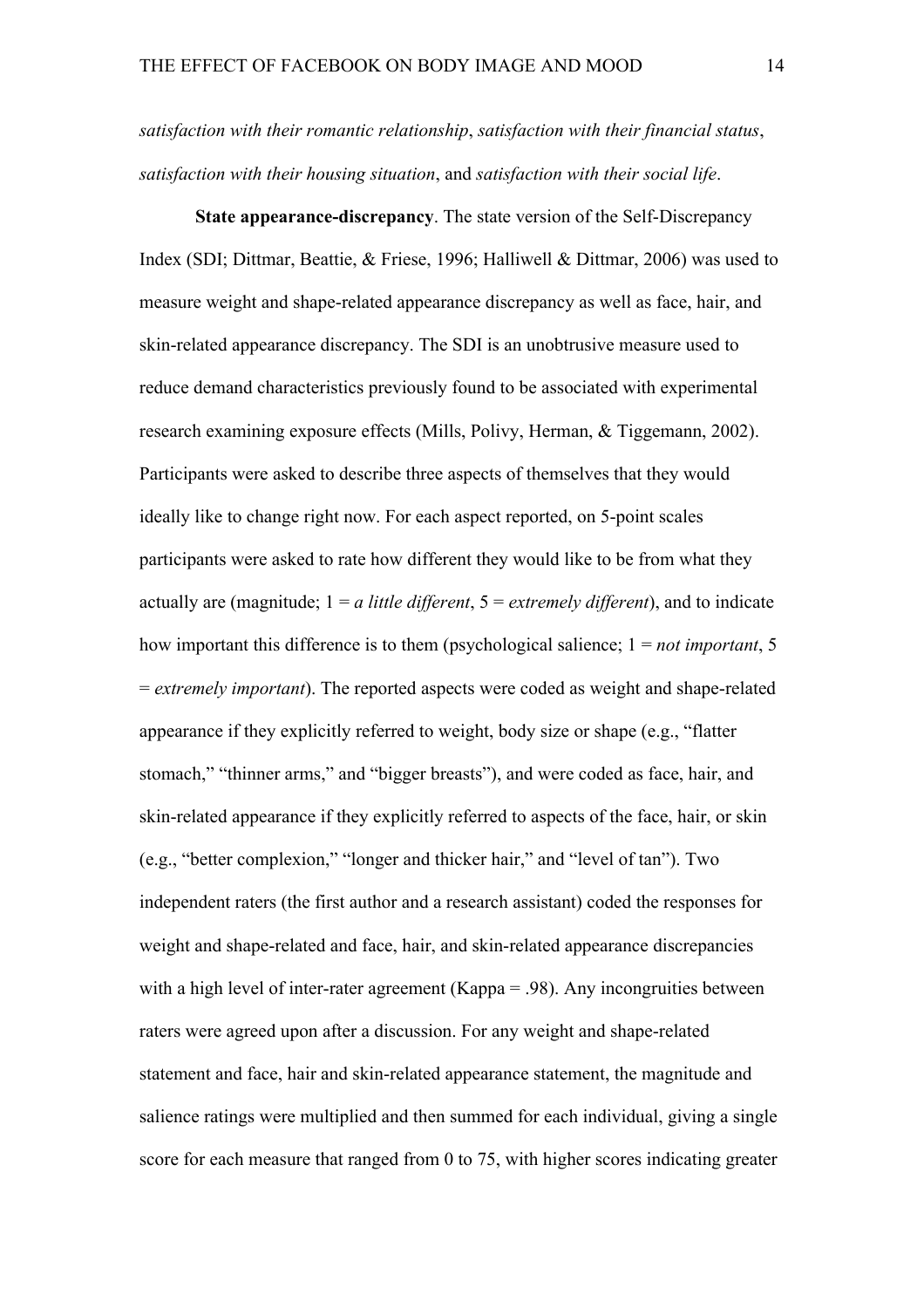state weight and shape-related discrepancy or face, hair, and skin-related appearance discrepancy. The SDI has been validated in previous research with college women (e.g., Halliwell & Dittmar, 2006).

**Trait appearance comparison tendency***.* The Upward and Downward Appearance Comparison Scale (UPACS/DACS; O'Brien et al., 2009) was used to measure participants' tendency to compare their overall appearance with that of others. Participants indicated their level of agreement on a 5-point scale (1 = *strongly disagree*, 5 = *strongly agree*) with 18 statements on comparisons to people who look better (upward comparison) or worse (downward comparison) than themselves, such as "when I see good-looking people I wonder how I compare to them" and "I compare myself to people less good looking than me." The UPACS/DACS has good internal consistency and construct validity among college women (O'Brien et al., 2009). Previous research has found that the upward appearance comparison and downward appearance comparison subscales of the UPACS/DACS are strongly and positively correlated with each other and with measures of body image concerns among college women (O'Brien et al., 2009; Vartanian & Dey, 2013). In addition, in the present study, the pattern of moderation was identical for upward and downward comparisons when analyzed separately. Given these findings, the UPACS and DACS were combined to form an overall appearance comparison tendency measure in the present study. Reliability of the combined measure in the present study was high (Cronbach's  $\alpha$  = .92).

# **Procedure**

Participants were told that the study was an investigation into the influence of media use on memory. For Part 1 of the study, participants came into the laboratory and were tested in individual rooms. To add to the cover story and to reduce suspicion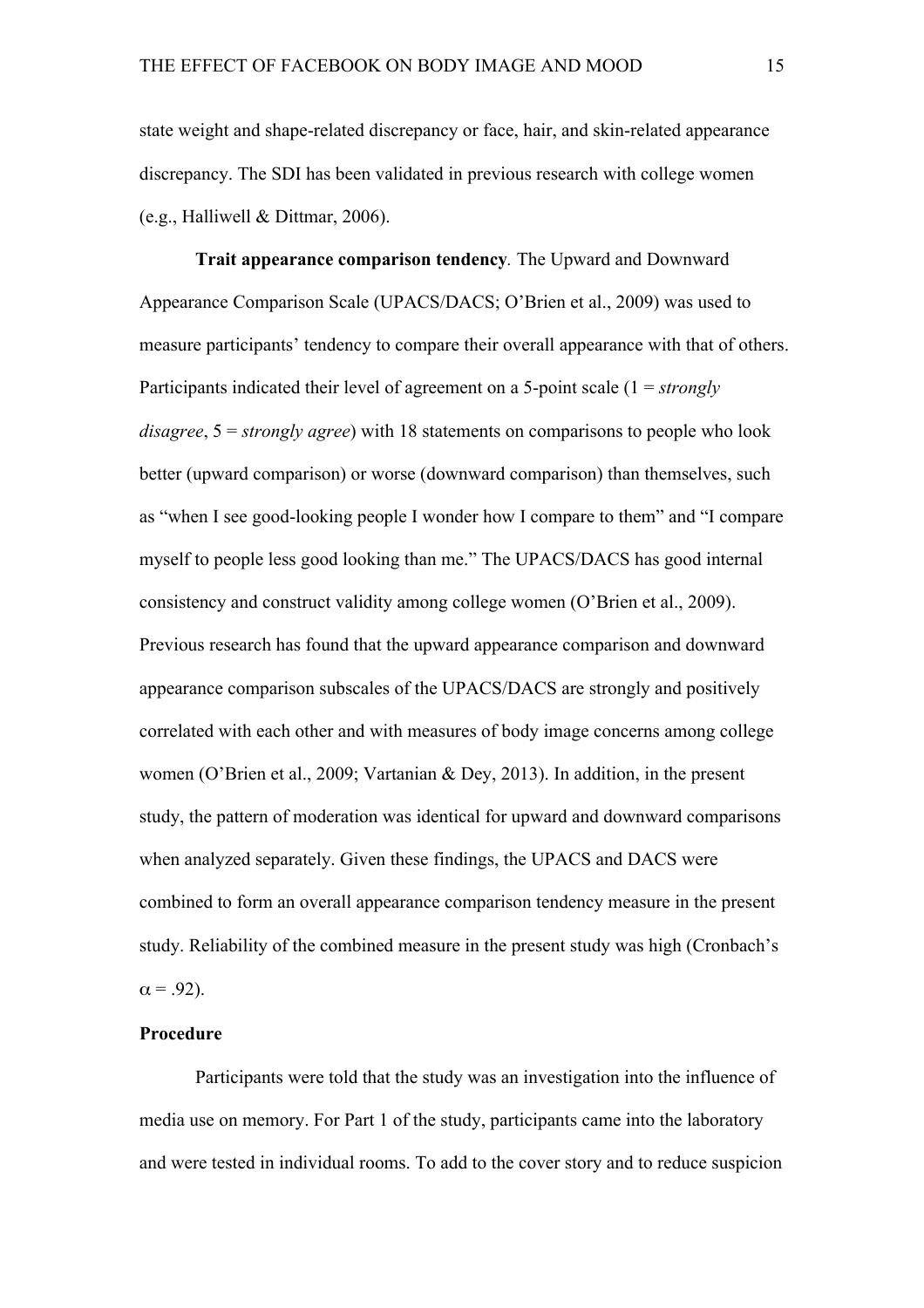about pre- and post-exposure measures, participants were informed that they would be asked to report on their mood throughout the experiment because mood had previously been found to influence memory. After providing informed consent, participants completed the pre-exposure state VAS measure of negative mood and body dissatisfaction on the computer. They were then asked to browse their assigned website for 10 minutes. Participants were told they could view whatever they like on their assigned website but that they should not visit any other websites. Note that in order to capture naturalistic viewing and maintain ecological validity, participants in the Facebook condition were asked to log into their Facebook account and browse Facebook in general, but they were not instructed to only view their own or certain people's Facebook profiles. Therefore, just like the magazine and control conditions, participants in the Facebook condition could view whatever content they wanted as long as they stayed on their assigned website. After browsing their assigned website for 10 minutes, participants completed the post-exposure state VAS measures of negative mood and body dissatisfaction, as well as the state appearance-discrepancy measure. In keeping with our cover story, participants were then asked to complete a brief memory task on the computer in which they were shown a list of 30 words (which were not appearance-related) for 30 seconds and then asked to write down as many words as they could remember from the list. After completing the memory test, participants again completed the state VAS measure to bolster the cover story. The Internet search history was viewed on the computer after each participant to ensure that they spent the 10-minute exposure time on their assigned website only (all participants complied with the instructions).

For Part 2 of the study, participants were sent an email message one week after completion of Part 1 with a link to an online survey containing the trait measure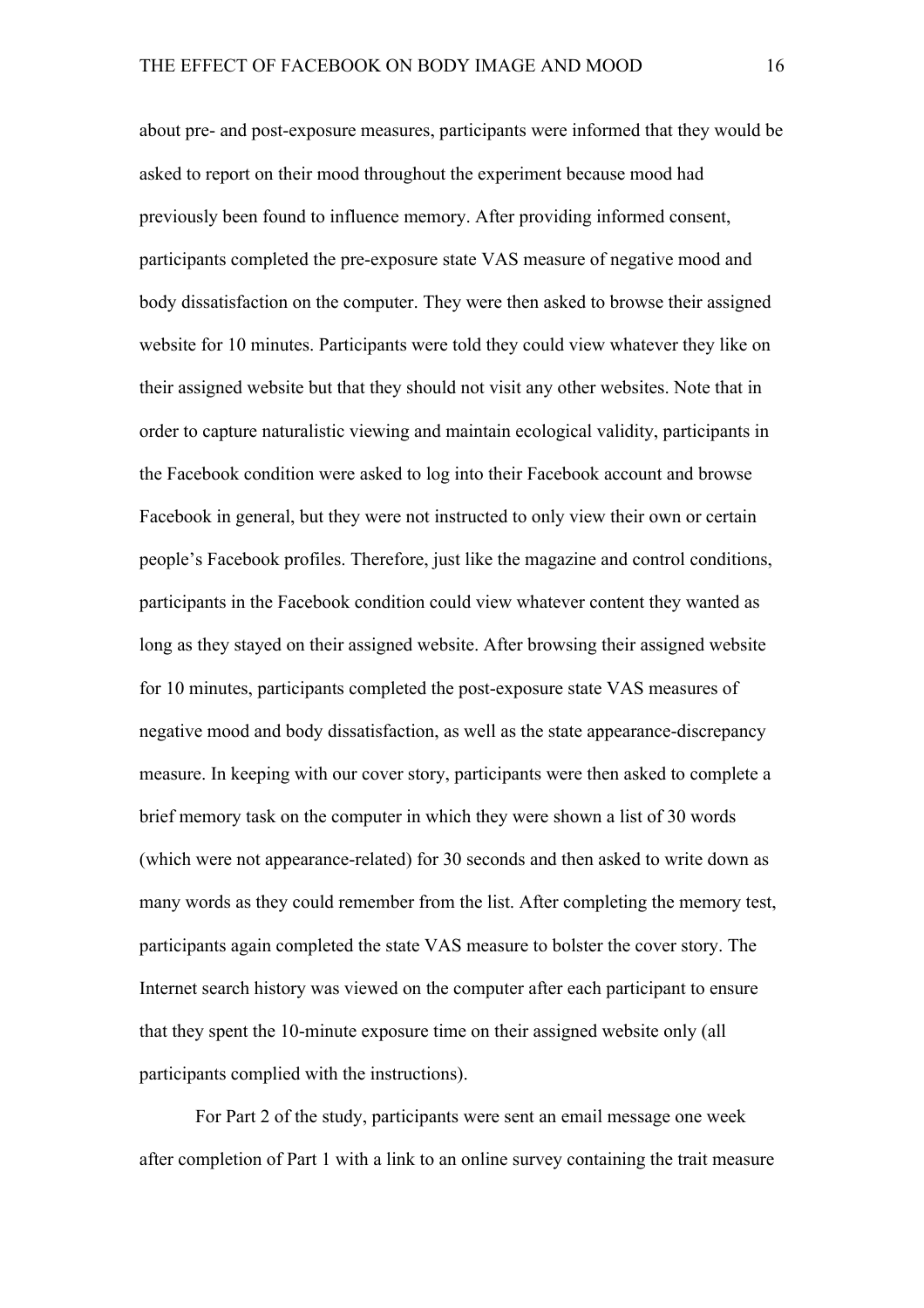of appearance comparison tendency, some filler questionnaires, and a demographics questionnaire asking them to report their age, ethnicity, and height and weight (used to calculate their BMI). In keeping with the cover story, participants were also asked to report on what they remember the study being about, were once again asked to write down as many words they could remember from the word list that they studied in Part 1 of the study, and completed memory-related questionnaires. Participants were debriefed on completion of the study.

#### **Statistical Analyses**

Univariate analyses of variance (ANOVAs) were conducted to test whether participants randomly assigned to each website exposure condition (Facebook, online magazine, control) varied on any pre-exposure VAS state measure or trait comparison tendency measure. Participants in each condition did not differ on the trait measure of comparison tendency,  $F(2, 99) = 1.61$ ,  $p = .205$ , on the pre-exposure VAS state measures of negative mood,  $F(2, 71) = 1.27$ ,  $p = .206$ , or on state body dissatisfaction,  $F(2,71) = 0.02$ ,  $p = .766$ . Because pre-exposure VAS measures did not differ between conditions, all further analyses were conducted on post-exposure measures only.

Hierarchical moderated multiple regression analyses were conducted to investigate the impact of website exposure (Facebook, online magazine, control) on state negative mood, body dissatisfaction, weight and shape discrepancy, and face, hair, and skin-related appearance discrepancy, and to investigate the potential moderation of trait comparison tendency. Website conditions were dummy coded into orthogonal contrasts and entered at Step 1, followed by mean-centered scores for comparison tendency (potential moderator) entered at Step 2. Finally, interaction terms between each of the website condition contrasts and comparison tendency were entered at Step 3. Each of the regression analyses was structured in the same way, but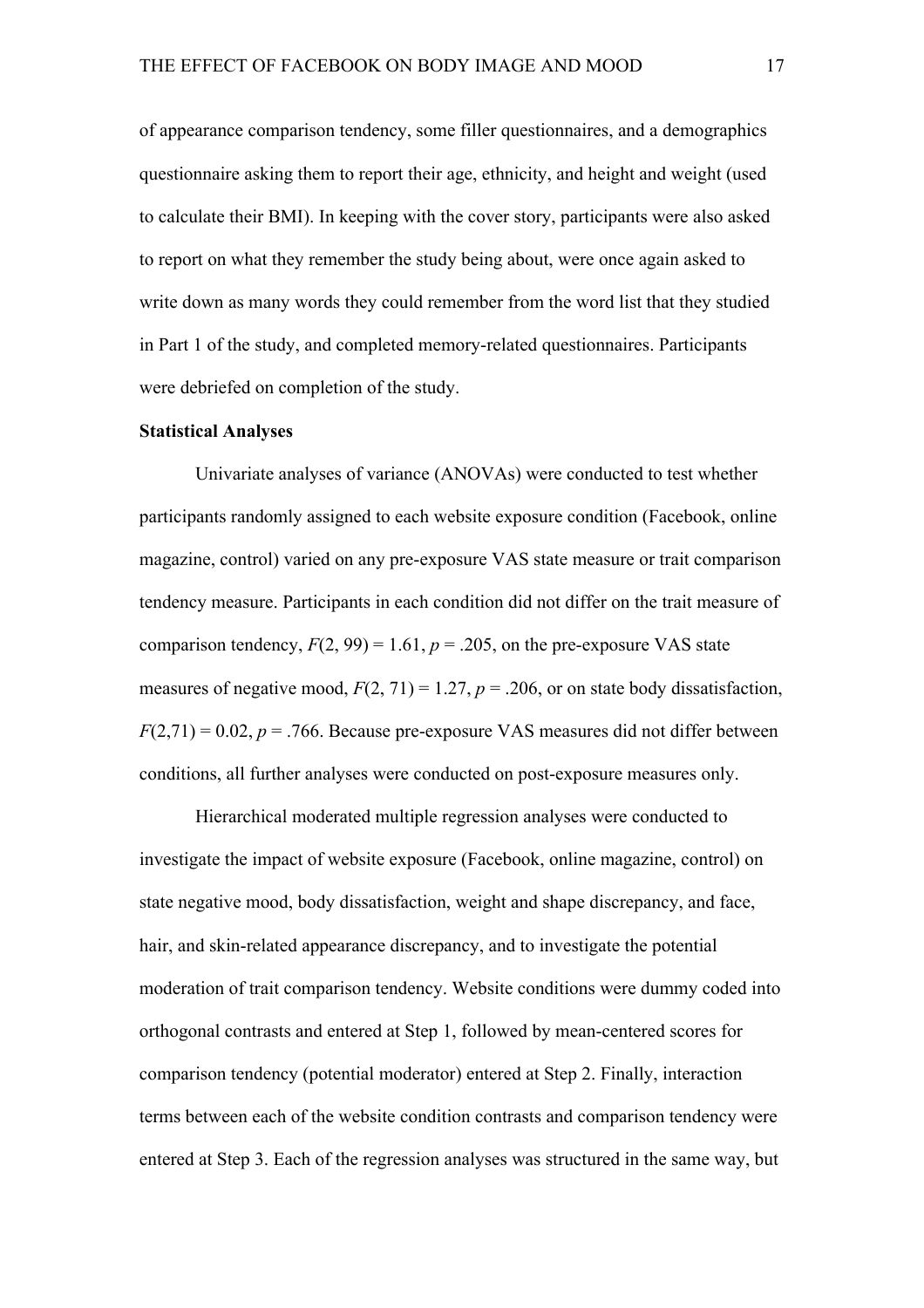differed at Steps 1 and 3, with different website contrasts (either Facebook as the comparison condition or the control website as the comparison condition) and corresponding interaction terms entered to allow for comparisons between all of the website conditions. Specifically, in the first regression analysis, the control condition was nominated as the comparison group for the contrasts, to allow for the examination of differences between exposure to Facebook and exposure to the control website, and exposure to the online fashion magazine and exposure to the control condition on women's state negative mood, body dissatisfaction and appearance discrepancies. In the second regression analysis, the contrasts were restructured with the Facebook condition as the comparison condition, to allow for the examination of differences between exposure to Facebook and exposure to the online fashion magazine. Because the direct effect of conditions and potential moderation of comparison tendency are of interest to the present study, only main effects of condition contrasts and interaction terms are reported. In all cases, the pattern of results did not change when controlling for participants' BMI, therefore BMI was not included in the regressions. Missing data were handled with pairwise deletion. The only variable with a substantial amount of missing data was post-exposure negative mood (the results for this measure should be interpreted with caution).

## **Results**

#### **Negative Mood**

**Main effects of condition***.* At Step 1 of the hierarchical MRA, the overall model was significant,  $F(2, 67) = 3.18$ ,  $p = .048$ , and the condition contrasts explained 9% of the variance in negative mood. Consistent with our hypothesis, the contrast between the Facebook and control conditions was a significant predictor of negative mood,  $\beta = .34$ ,  $t(67) = 2.51$ ,  $p = .013$ . Specifically, after exposure to their assigned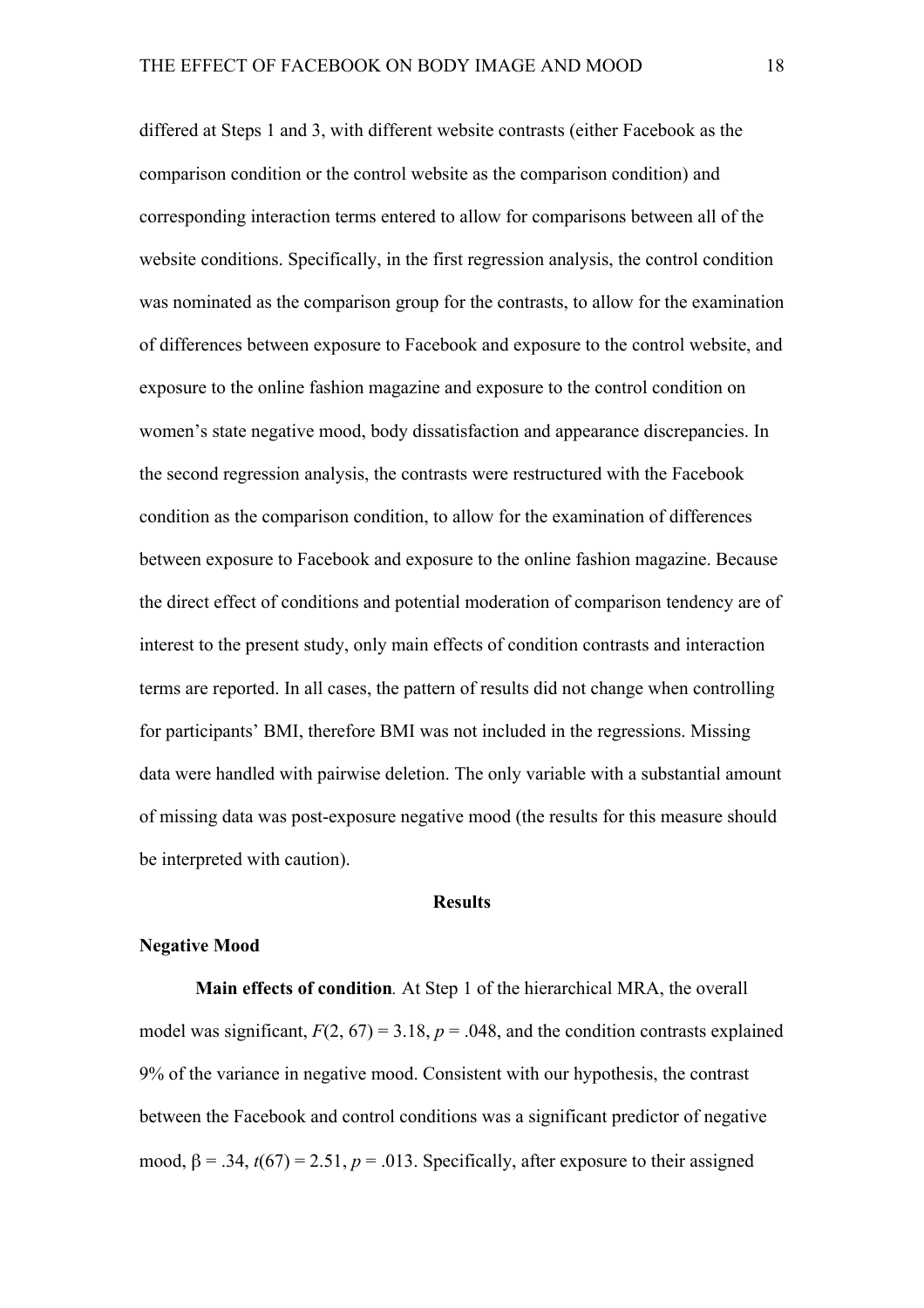website, participants in the Facebook condition reported being in a more negative mood than did participants in the control condition (see Table 1). No other condition contrast predicted negative mood ratings.

**Moderation by comparison tendency***.* Trait appearance comparison tendency did not moderate the relationship between website conditions and negative mood. At Step 3, interaction terms between comparison tendency and condition contrasts accounted for less than 1% of further variance in negative mood,  $\Delta F(2,62)$  = 0.02,  $p = 0.976$ . Therefore, we did not find support for our hypothesis that trait appearance comparison tendency would moderate the relationship between exposure condition and state negative mood.

#### **Body Dissatisfaction**

**Main effects of condition**. Contrary to our hypotheses that Facebook usage and magazine usage would lead to greater body dissatisfaction, there was no main effect of condition on post-exposure body dissatisfaction ratings. The overall regression model at Step 1 was not significant,  $F(2, 90) = 0.68$ ,  $p = .512$ , with condition contrasts accounting for only 1% of variance in body dissatisfaction.

**Moderation by comparison tendency***.* Inconsistent with our hypothesis, comparison tendency did not moderate the relationship between website conditions and post-exposure body dissatisfaction. Interaction terms at Step 3 between comparison tendency and condition contrasts accounted for less than 1% of further variance in body dissatisfaction,  $\Delta F(2,87) = 0.08$ ,  $p = .924$ .

# **Weight and Shape Discrepancy**

**Main effects of condition**. Condition contrasts accounted for a significant 6% of variance in weight and shape discrepancy ratings at Step 1, *F*(2, 99) = 3.23, *p* = .044. Consistent with our hypothesis, the contrast between the magazine and control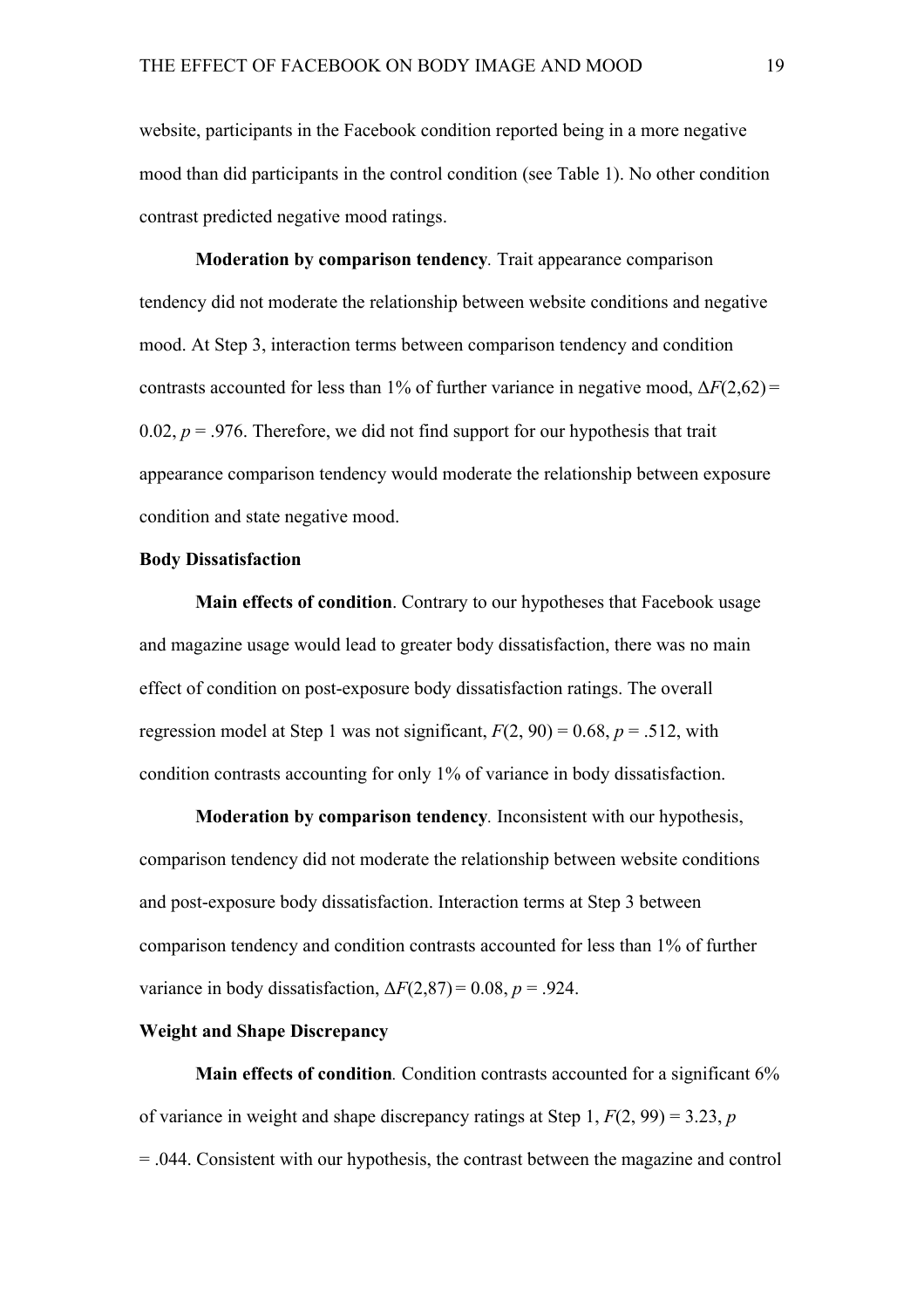conditions significantly predicted ratings of weight and shape discrepancy,  $\beta = .28$ ,  $t(99) = 2.54$ ,  $p = .013$ . Specifically, participants in the online fashion magazine condition reported more weight and shape discrepancy after exposure to their assigned website than did participants in the control condition (see Table 1). Contrary to our hypothesis, the contrast between the Facebook and control conditions was not a significant predictor of weight and shape discrepancy. There was also no significant difference between the magazine and Facebook conditions.

**Moderation by comparison tendency***.* Comparison tendency did not moderate the relationship between website conditions and weight and shape discrepancy. At Step 3, interaction terms between comparison tendency and condition contrasts accounted for a non-significant 2% of further variance in weight and shape discrepancy,  $\Delta F(2,96) = 1.20$ ,  $p = .306$ . Therefore, we did not find support for our hypothesis that appearance comparison tendency would moderate the relationship between exposure condition and state weight and shape discrepancy.

### **Face, Hair, and Skin Discrepancy**

**Main effects of condition***.* There was no main effect of condition on face, hair, and skin-related discrepancy. At Step 1, the overall regression model was not significant,  $F(2, 99) = 1.67$ ,  $p = .194$ , with condition contrasts accounting for only 3% of variance in face, hair, and skin-related discrepancy ratings. Therefore, contrary to our hypotheses, brief exposure to Facebook or the fashion magazine website did not impact women's face, hair, and skin discrepancy overall.

**Moderation by comparison tendency***.* At Step 3, interaction terms between comparison tendency and condition contrasts significantly account for 6% of further variance in face, hair, and skin-related discrepancy,  $\Delta F(2,96) = 3.25$ ,  $p = .043$ . In support of our hypothesis, the interaction between comparison tendency and the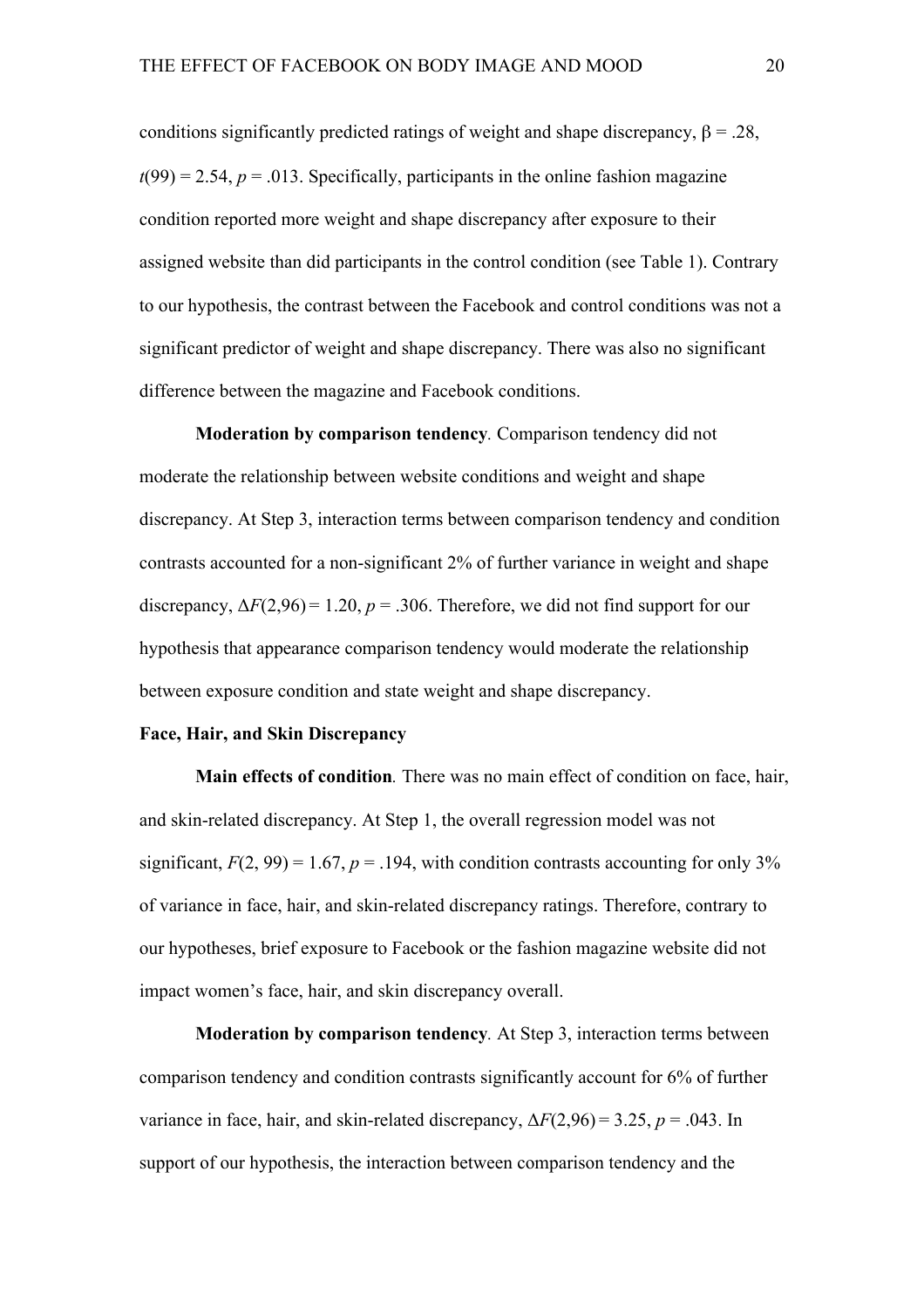contrast between the Facebook and control conditions was a significant predictor of face, hair, and skin-related discrepancies,  $\beta = .36$ ,  $t(96) = 2.53$ ,  $p = .013$ . Simple slopes for the association between exposure to Facebook and the control website and face, hair, and skin-related discrepancy were tested for low (-1 *SD* below mean) and high (+1 *SD* above mean) comparison tendency. The simple slope was significant for high comparison tendency,  $\beta = .47$ ,  $p = .007$ , but not for low comparison tendency,  $\beta$  $= -.12$   $p = .419$  (see Figure 1). Thus, for women who are high in comparison tendency, spending time on Facebook led to more face, hair, and skin-related discrepancy than did spending time on the control website. No other interaction terms were significant predictors of face, hair, and skin-related discrepancy.

#### **Discussion**

The aims of this study were to: (a) investigate the effect of Facebook on young women's mood, body dissatisfaction, weight and shape discrepancies and face, hair, and skin-related discrepancies; (b) investigate if the effect of Facebook differed from the influence of an online fashion magazine; and (c) investigate if appearance comparison tendency moderated this effect. We found that women reported being in a more negative mood after brief exposure to Facebook than after exposure to an appearance-neutral website, and that for women who are high in appearance comparison tendency, spending time on Facebook lead to greater face, hair and skinrelated discrepancies. The finding that exposure to Facebook induced a more negative mood in young women is consistent with previous research showing that brief exposure to Facebook led to more negative mood for both men and women (Sagioglou & Greitemeyer, 2014). One possible reason for these findings is that Facebook provides women with a means for comparing themselves on a broad range of dimensions (beyond just appearance), such as social status and life experiences. For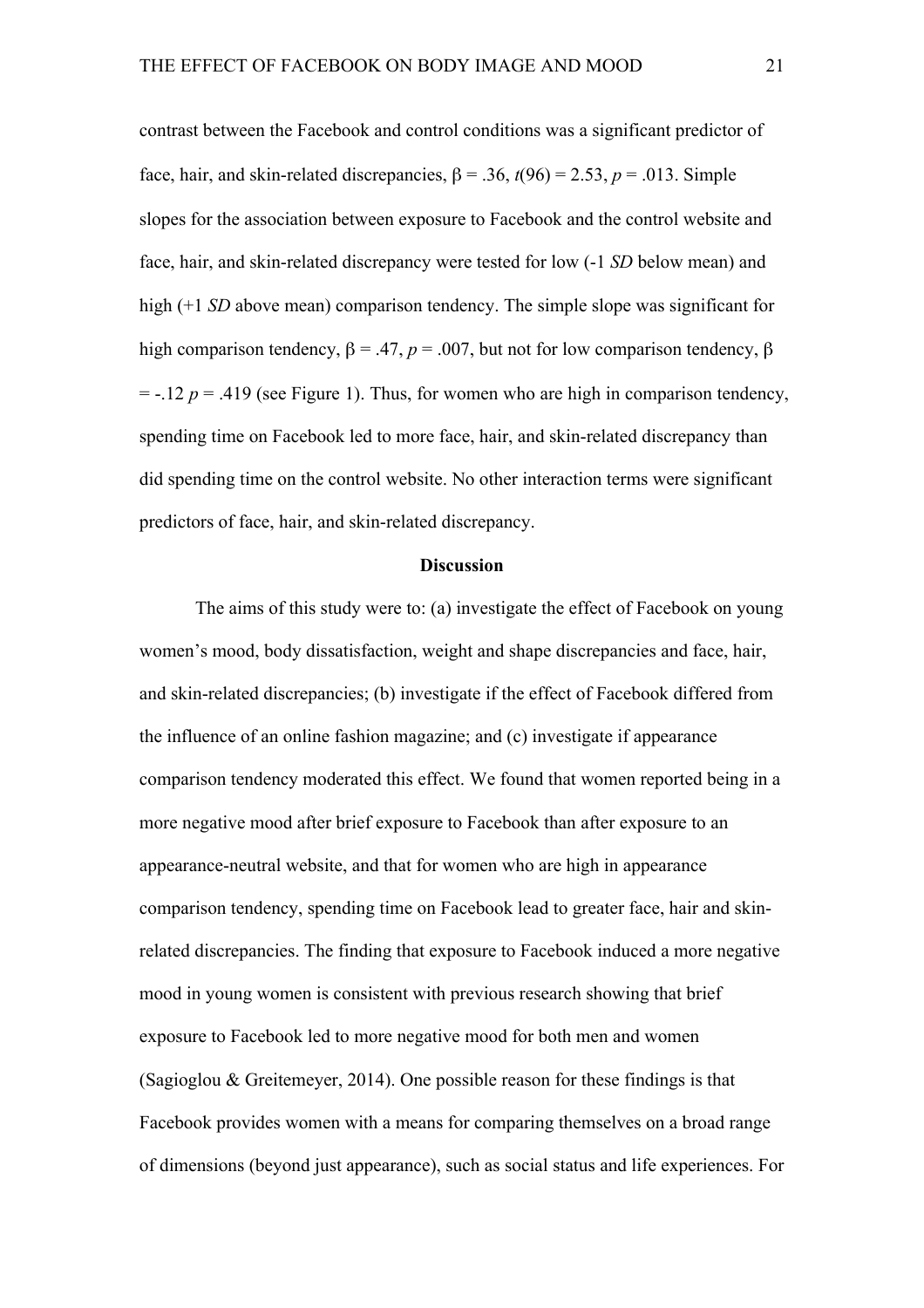example, similar to the findings of Chou and Edge (2012), women may be judging others on Facebook to be happier or have better lives than them, which in turn could induce a more negative mood.

Contrary to the suggestions of previous correlational research (Fardouly  $\&$ Vartanian, 2015; Smith et al., 2013; Tiggemann & Miller, 2010; Tiggemann & Slater, 2013, 2014), exposure to Facebook in an experimental setting did not have a direct effect on young women's satisfaction with their body, or on their desire to change their weight and shape. However, for women who tend to make more appearance comparisons, Facebook usage was related to a greater desire to change their face, hair, and skin-related features. These results show that, when it comes to their appearance concerns, not all women are equally affected by exposure to Facebook. Consistent with previous studies using more traditional media types (Keery et al., 2004; van den Berg et al., 2002; Vartanian & Dey, 2013), it is specifically women who have a greater tendency to make appearance comparisons to others who desires to change their face, hair, and skin-related appearance after viewing Facebook.

The finding that Facebook exposure was associated with face, hair, and skinrelated concerns but not weight-related body dissatisfaction may be due to the fact that there are more portrait images available on Facebook (Haferkamp et al., 2012), thus making comparisons of facial features, skin, and hair more common than bodyrelated comparisons. Another possible reason for the null effects on weight-related body dissatisfaction in the Facebook condition is that there may be images of a wider range of body types available for comparison on Facebook than in fashion magazines. Further research is needed to determine why face, hair, and skin-related features are salient aspects of appearance on Facebook and to test whether women who are higher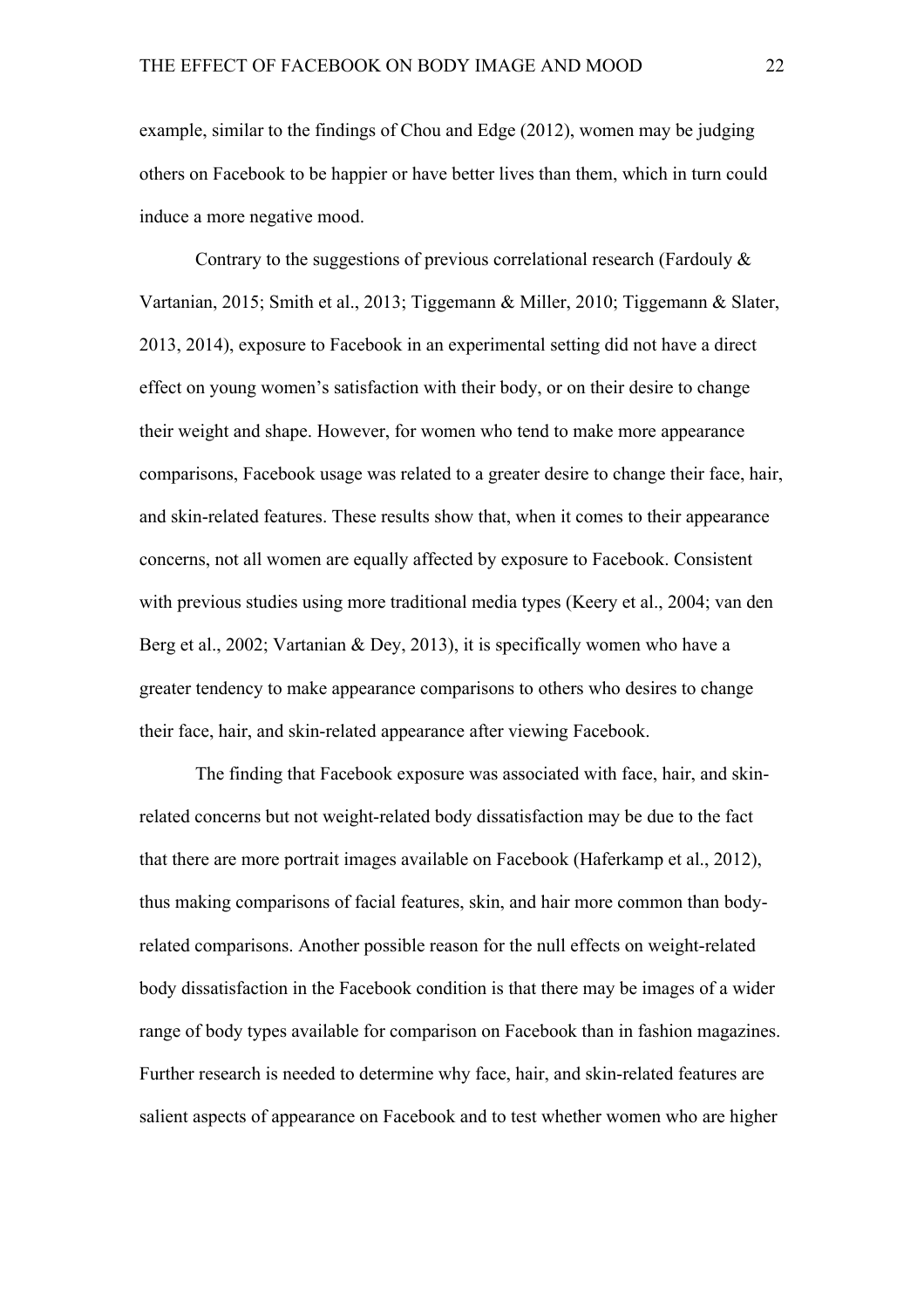in trait appearance comparison pay attention to different aspects of appearance on Facebook compared to women lower in trait appearance comparison.

Consistent with previous research on magazine exposure (Halliwell et al., 2011; Knobloch-Westerwick & Crane, 2012; Tiggemann & McGill, 2004; Tiggemann & Polivy, 2010), in the present study exposure to the online fashion magazine website led to more weight and shape discrepancy in women. Most previous research on magazine exposure has presented women with a static image or advertisement of a model or celebrity extracted from a magazine, and the present study therefore extends this past research by demonstrating similar effects in an online magazine medium that did not restrict the content viewed by participants. Note that there was a significant main effect for the magazine condition on the weight and shape discrepancy measure but not on the VAS body dissatisfaction measure. This may be because the discrepancy measure allowed women to specify the exact part of their body that they wanted to change (e.g., thinner legs, bigger breasts), whereas the VAS body dissatisfaction measure contained broader more global categories of body dissatisfaction (e.g., physically attractive, fat), which may not have captured participants' specific concerns.

There are some limitations to the present study that should be noted. First, because there is limited experimental research on the impact of Facebook usage on young women's body image concerns, as a first step we wanted to maintain naturalistic viewing and ecological validity, and therefore did not constrain or monitor the specific elements of Facebook that participants viewed during their 10 minute browsing time (e.g., pictures of friends, status updates). If some participants were viewing images of themselves or peers and others were reading status updates, this may have muddied our effects. In addition, because people can "follow" a variety of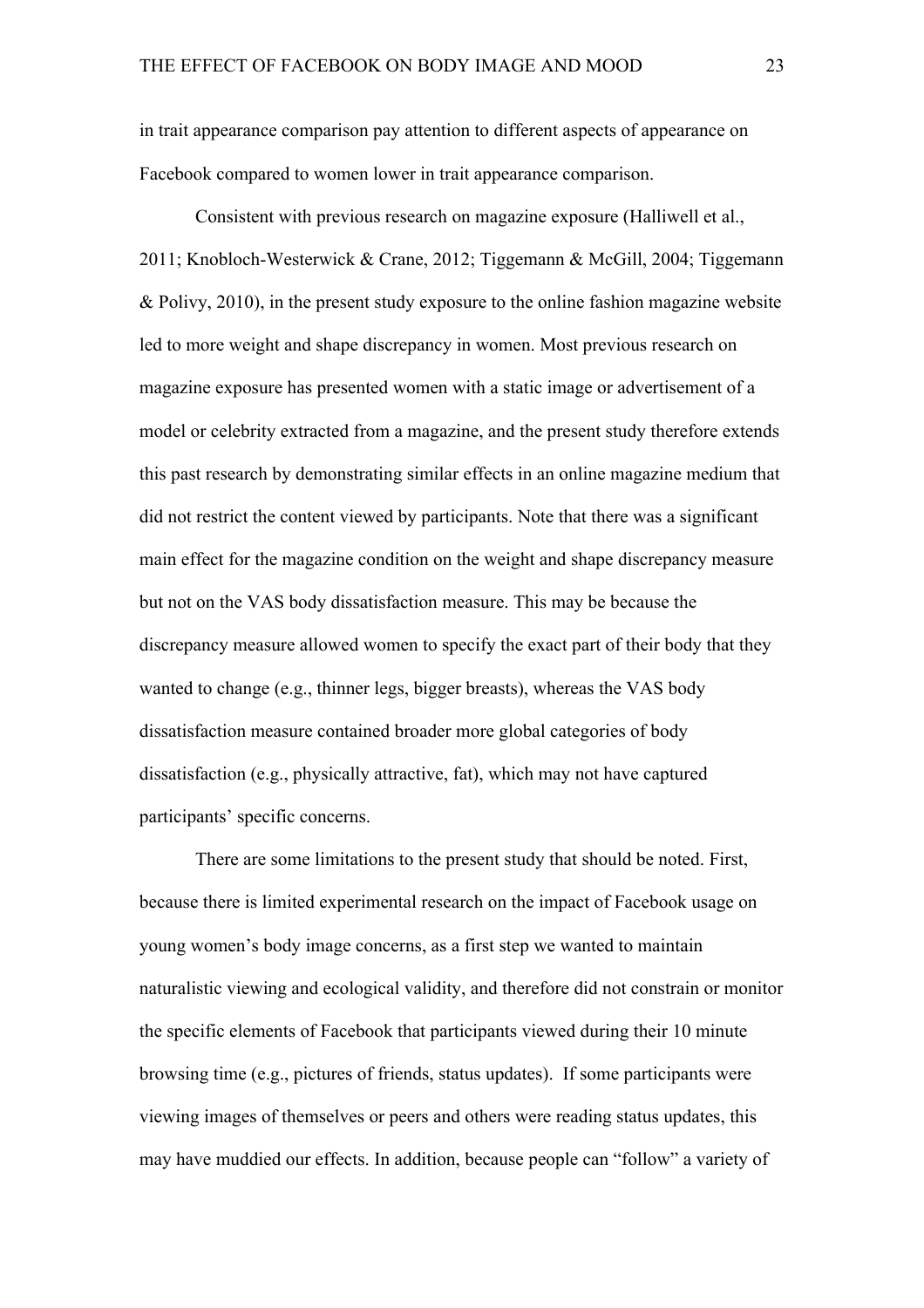different organizations, news sites, or fan pages on Facebook, the content of participants' newsfeeds and the percentage of posts from their peers on their newsfeeds may vary widely. Similarly, the content on a person's newsfeed also varies from day-to-day, which could lead to inspirational effects (i.e., women feeling better about their appearance) on some days (cf. Mabe et al., 2014), and could lead to body dissatisfaction on other days. Future research could control for the images and content presented during Facebook exposure to test the effects of comparisons to various target groups (e.g., close friends vs. people they do not know personally). In addition, exposure to more image-based social networking websites (e.g., Instagram) may have stronger effects on women's appearance concerns due to their exclusive focus on imagery and thus should be tested in future research.

Second, in order to reduce demand characteristics, participants in the present study were not directly asked if they had compared themselves to others on their assigned website, thus we are unable to determine if appearance comparisons are driving the influence of Facebook on mood and appearance concerns, or magazines on weight and shape discrepancies. Future research could instruct women to make comparisons on Facebook or ask participants if they compared their appearance to certain targets after exposure to Facebook to determine if actual appearance comparisons account for the relationship between Facebook exposure and mood or appearance concerns.

Third, some of the effect sizes in the present study were relatively small, and it is possible that the study was underpowered to detect particular effects. Furthermore, our study was fairly homogeneous with respect to demographic variables, and it is possible that the effects of exposure to Facebook would vary according to the sample characteristics. For example, facial, skin, and hair comparisons may be particularity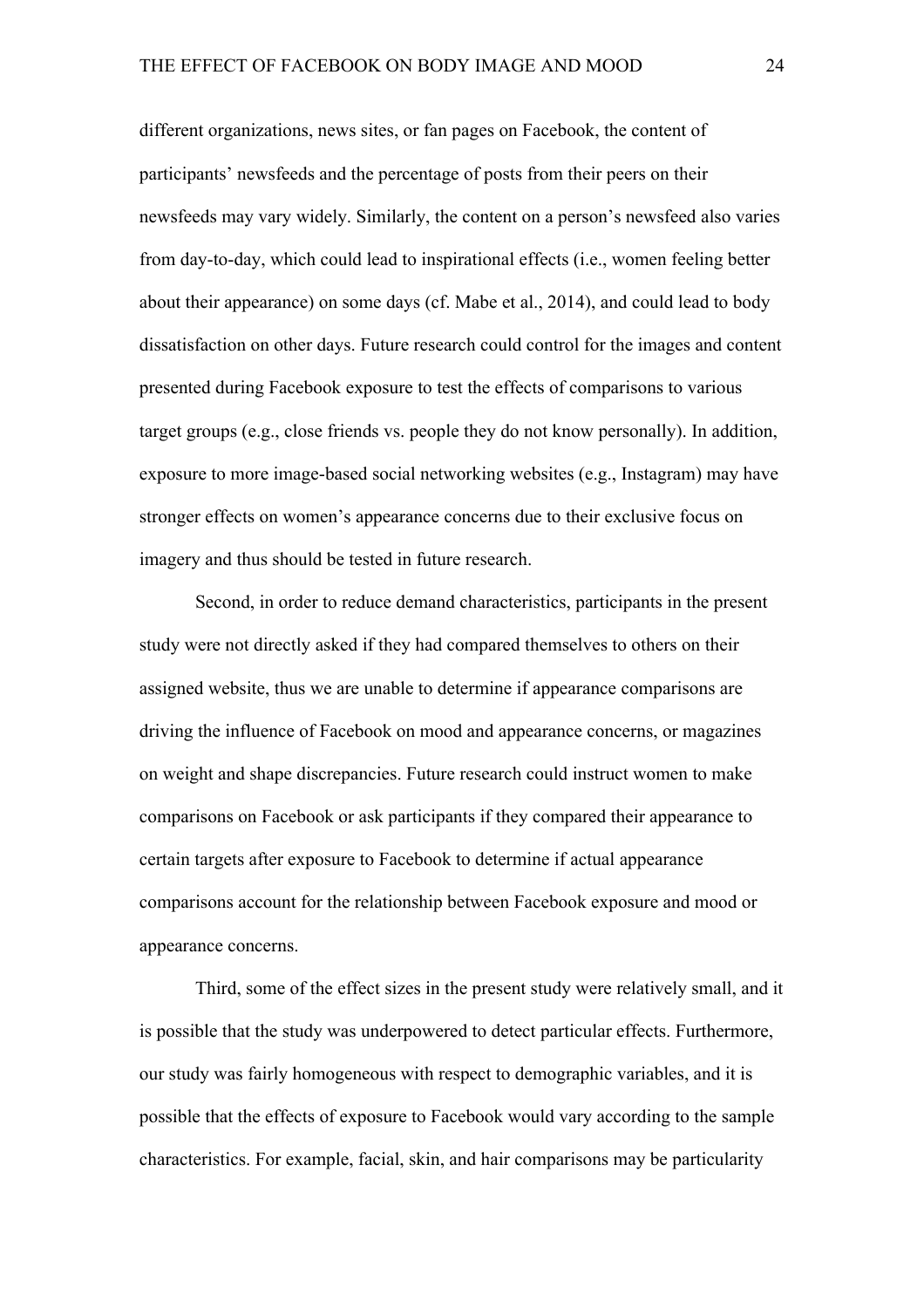pertinent for women of color, given research on the importance of skin tone and hair to their self-worth (Thompson & Keith, 2001). Therefore, future experimental Facebook research should be conducted on a larger and more diverse sample in order to provide a clearer picture of the effect that Facebook has on users' appearance concerns.

### **Conclusions**

Facebook is used regularly by over a billion people around the world (Facebook, 2014) and is the most popular use of the media amongst young women (Bell & Dittmar, 2011; Tiggemann & Miller, 2010). Our findings indicate that Facebook usage can put women in a more negative mood. In addition, for women who make more appearance comparisons, spending time on Facebook led to greater desire to change their face, hair, and skin-related features. Given the popularity of social media among young women and the opportunity this medium creates to make a broad range of appearance-related social comparisons, future research is needed to explore the potential for body image and media literacy interventions to address the impact of social media usage. For example, in addition to addressing traditional media, intervention programs could highlight the idealized nature of the images and content uploaded to social media and educate girls and young women about the impact that comparisons to such content can have on their appearance concerns and mood.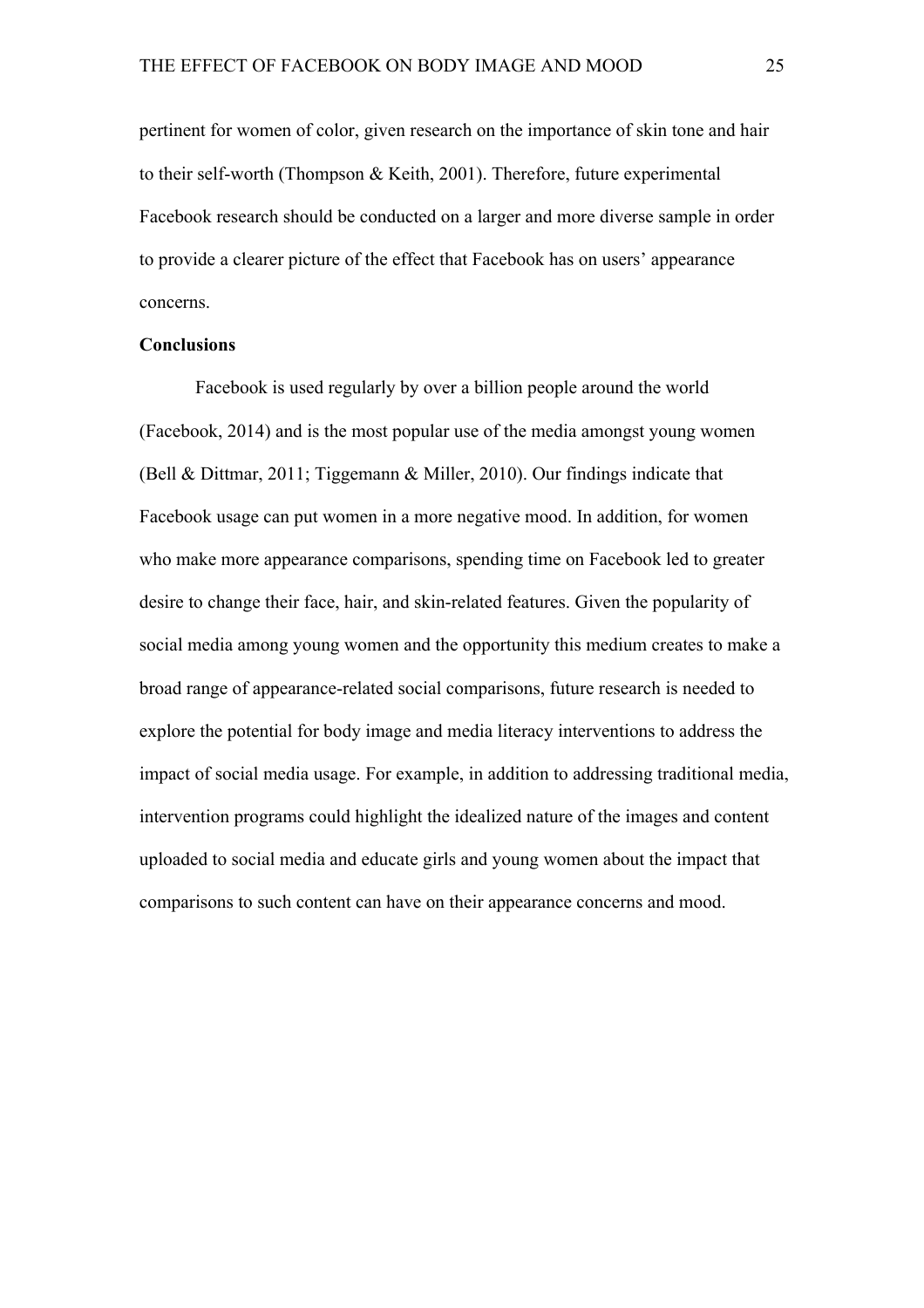# Acknowledgments

We would like to thank Associate Professor Winnifred Louis for her advice on using Moderated Multiple Regression.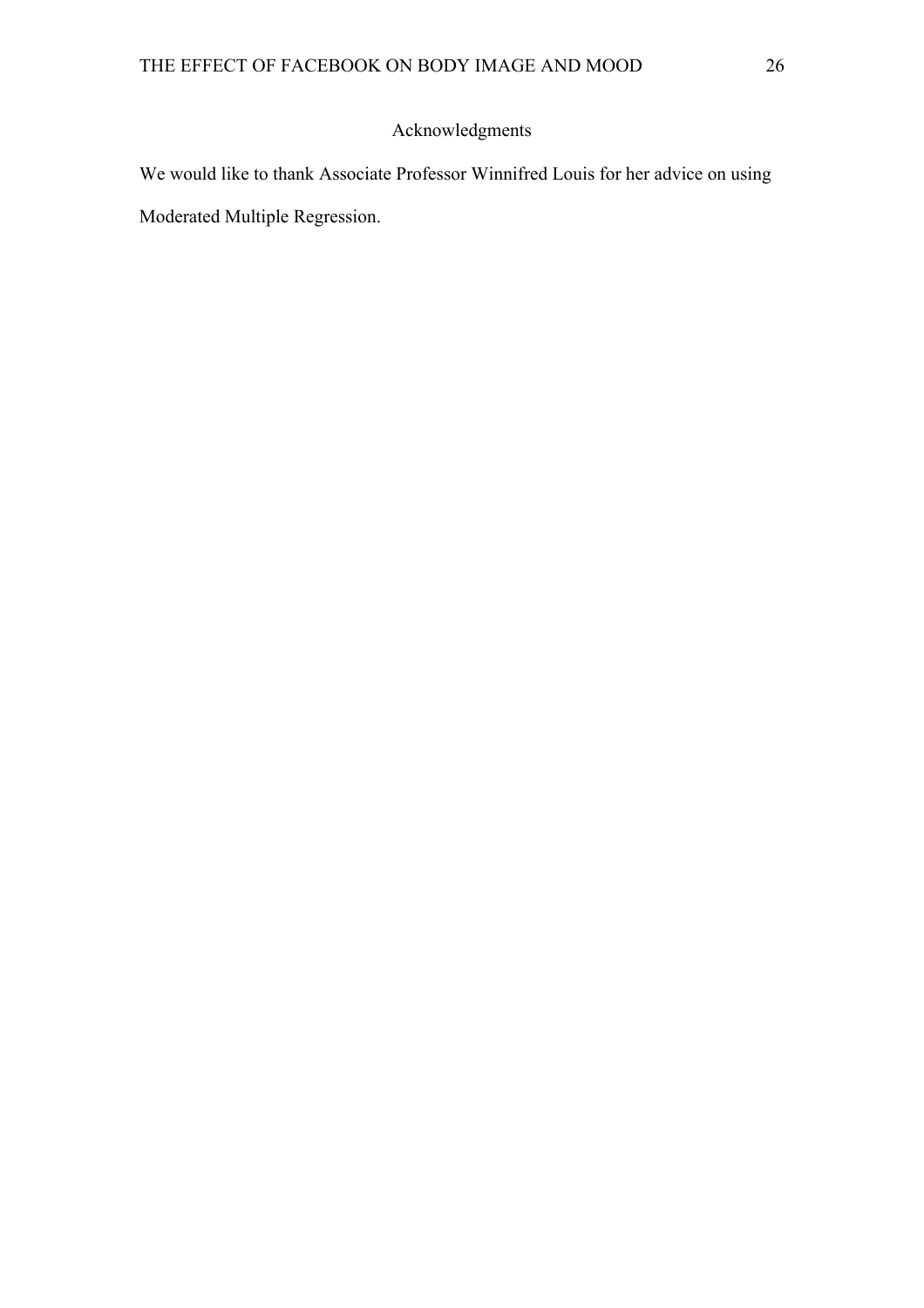# Author Disclosure Statement

No competing financial interests exist.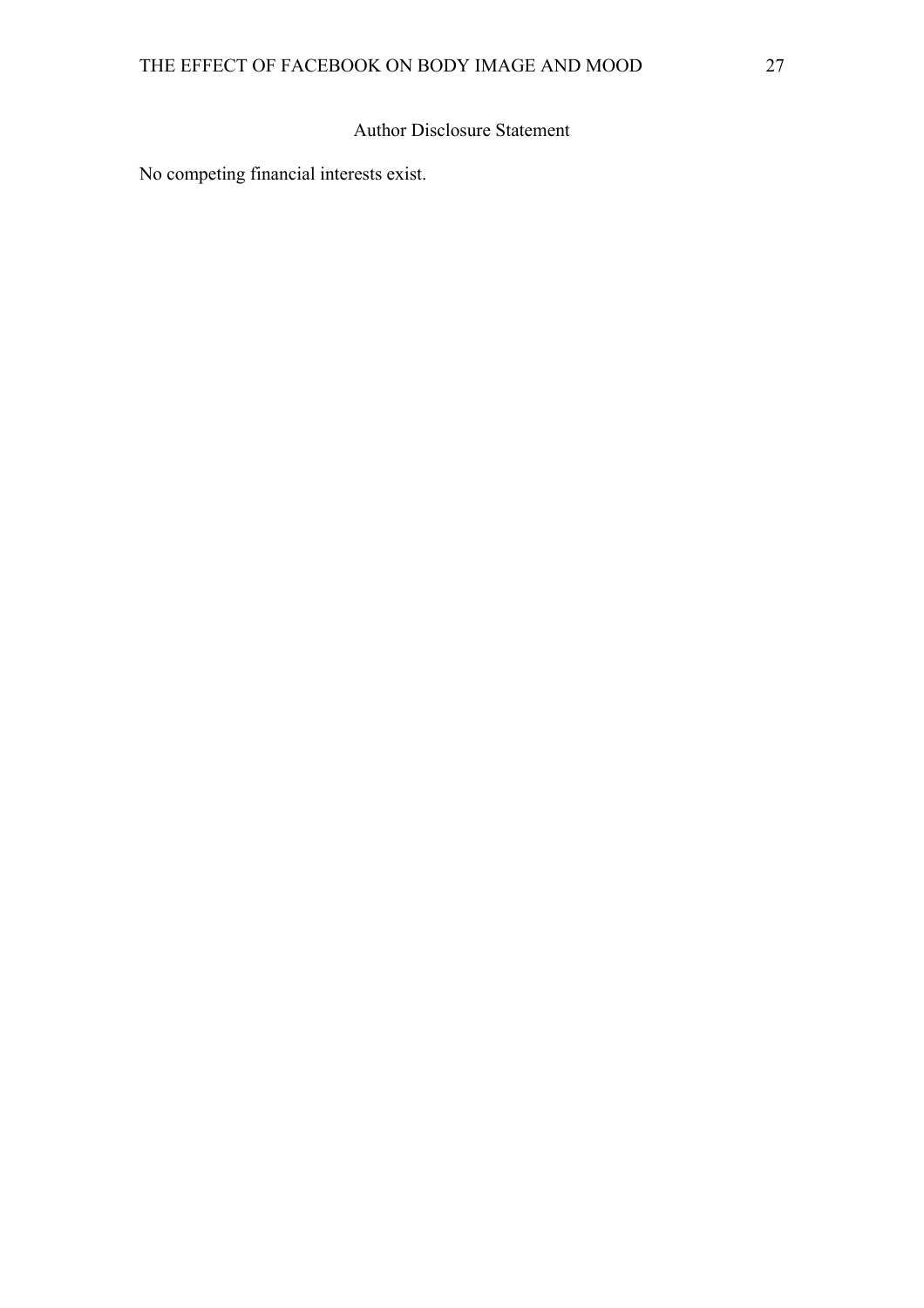#### References

Adams, G. (1977). Physical attractiveness, personality, and social reactions to peer pressure. *Journal of Psychology, 96,* 287-296. http://dx.doi.org/10.1080/00223980.1977.9915911

Australian Bureau of Statistics (2011). Household use of information technology, Australia, 2010-11. Retrieved from http://www.abs.gov.au/AUSSTATS/abs@.nsf/Latestproducts/ACF271EB9B3 C086CA25796600152C94?opendocument.

- Australian Bureau of Statistics (2013). Census at school Australia. Retrieved from http://www.abs.gov.au/websitedbs/CaSHome.nsf/Home/2013+CensusAtSchoo l+Summary+Data
- Bearman, S., Martinez, E., Stice, E., & Presnell, K. (2006). The skinny on body dissatisfaction: A longitudinal study of adolescent girls and boys. *Journal of Youth and Adolescence, 35,* 217-229. http://dx.doi.org/10.1007/s10964-005- 9010-9
- Bell, B. T., & Dittmar, H. (2011). Does media type matter? The role of identification in adolescent girls' media consumption and the impact of different thin-ideal media on body image. *Sex Roles, 65,* 478–490. http://dx.doi.org/10.1007/s11199-011-9964-x
- Carey, R. N., Donaghue, N., & Broderick, P. (2013). Body image concern among Australian adolescent girls: The role of body comparisons with models and peers. *Body Image, 11*, 81-84. http://dx.doi.org/10.1016/j.bodyim.2013.09.006
- Chou, H. G., & Edge, N. (2012). "They are happier and having better lives than I am": The impact of using Facebook on perceptions of others' lives. *Cyberpsychology, Behavior, and Social Networking, 15,* 117-121.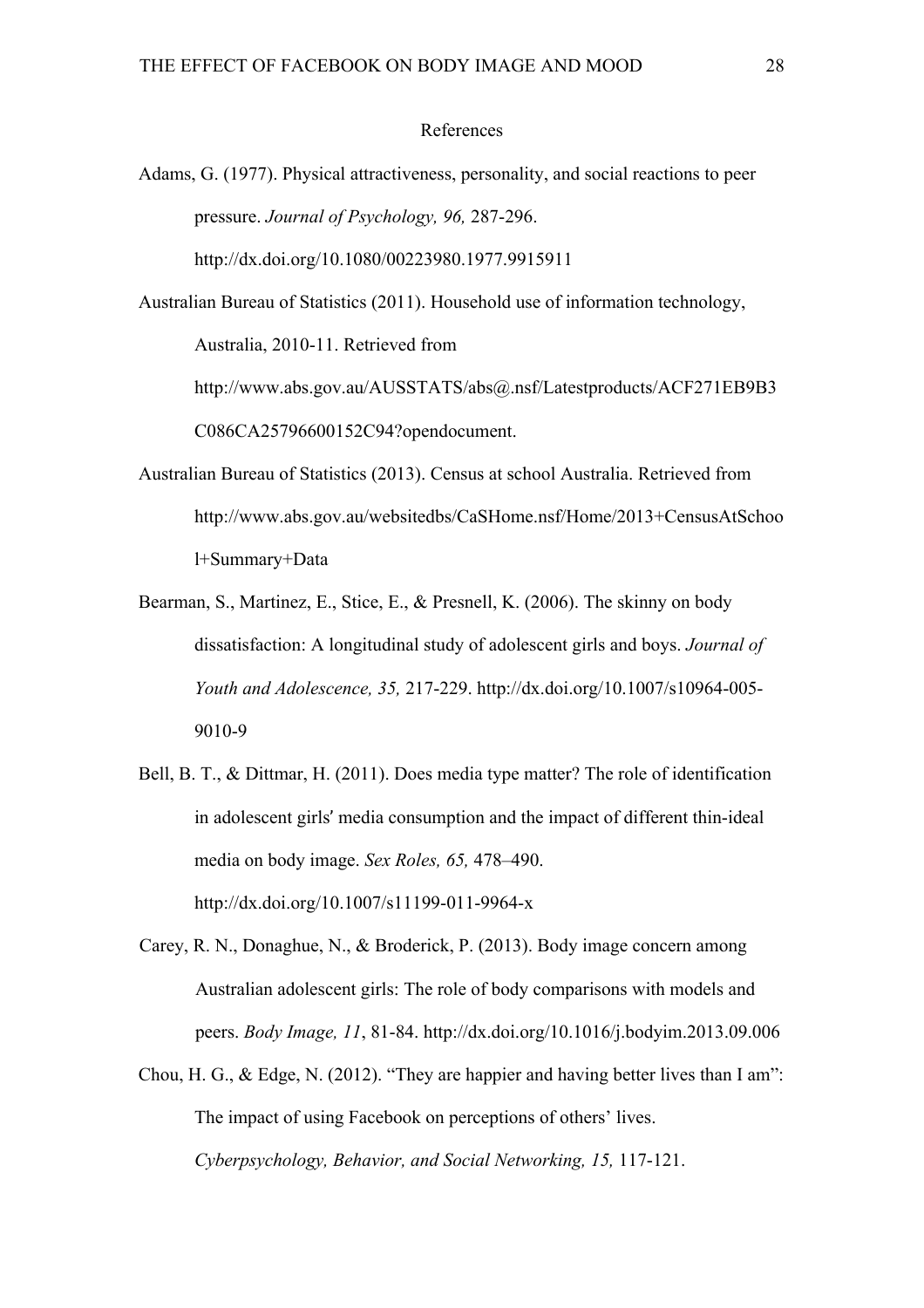http://dx.doi.org/10.1089/cyber.2011.0324

- Confer, J. C., Perilloux, C., & Buss, D. M. (2010). More than just a pretty face: Men's priority shifts toward bodily attractiveness in short-term versus long-term mating contexts. *Evolution and Human Behavior, 31,* 348–353. http://dx.doi.org/10.1016/j.evolhumbehav.2010.04.002
- Dittmar, H., Beattie, J., & Friese, S. (1996). Objects, decision considerations and selfimage in men's and women's impulse purchases. *Acta-Psychologica, 93,* 187- 206. http://dx.doi.org/10.1016/0001-6918(96)00019-4
- Dittmar, H., & Howard, S. (2004). Thin-ideal internalization and social comparison tendency as moderators of media models' impact on women's body-focused anxiety. *Journal of Social and Clinical Psychology, 23*, 768-791. http://dx.doi.org/10.1521/jscp.23.6.768.54799
- Facebook (2014). Timeline. Retreived from http://newsroom.fb.com/Timeline
- Fardouly, J., & Vartanian, L. R. (2015). Negative comparisons about one's appearance mediate the relationship between Facebook usage and body image concerns. *Body Image, 12,* 82-88. http://dx.doi.org/10.1016/j.bodyim.2014.10.004
- Festinger, L. (1954). A theory of social comparison processes. *Human Relations, 7*, 117-140. http://dx.doi.org/10.1177/001872675400700202
- Grabe, S., Ward, L., & Hyde, J. (2008). The role of the media in body image concerns among women: A meta-analysis of experimental and correlational studies. *Psychological Bulletin, 134*, 460-476. http://dx.doi.org/10.1037/0033- 2909.134.3.460
- Groesz, L., Levine, M., & Murnen, S. (2002). The effect of experimental presentation of thin media images on body satisfaction: A meta-analytic review. *International Journal of Eating Disorders, 31*, 1-17.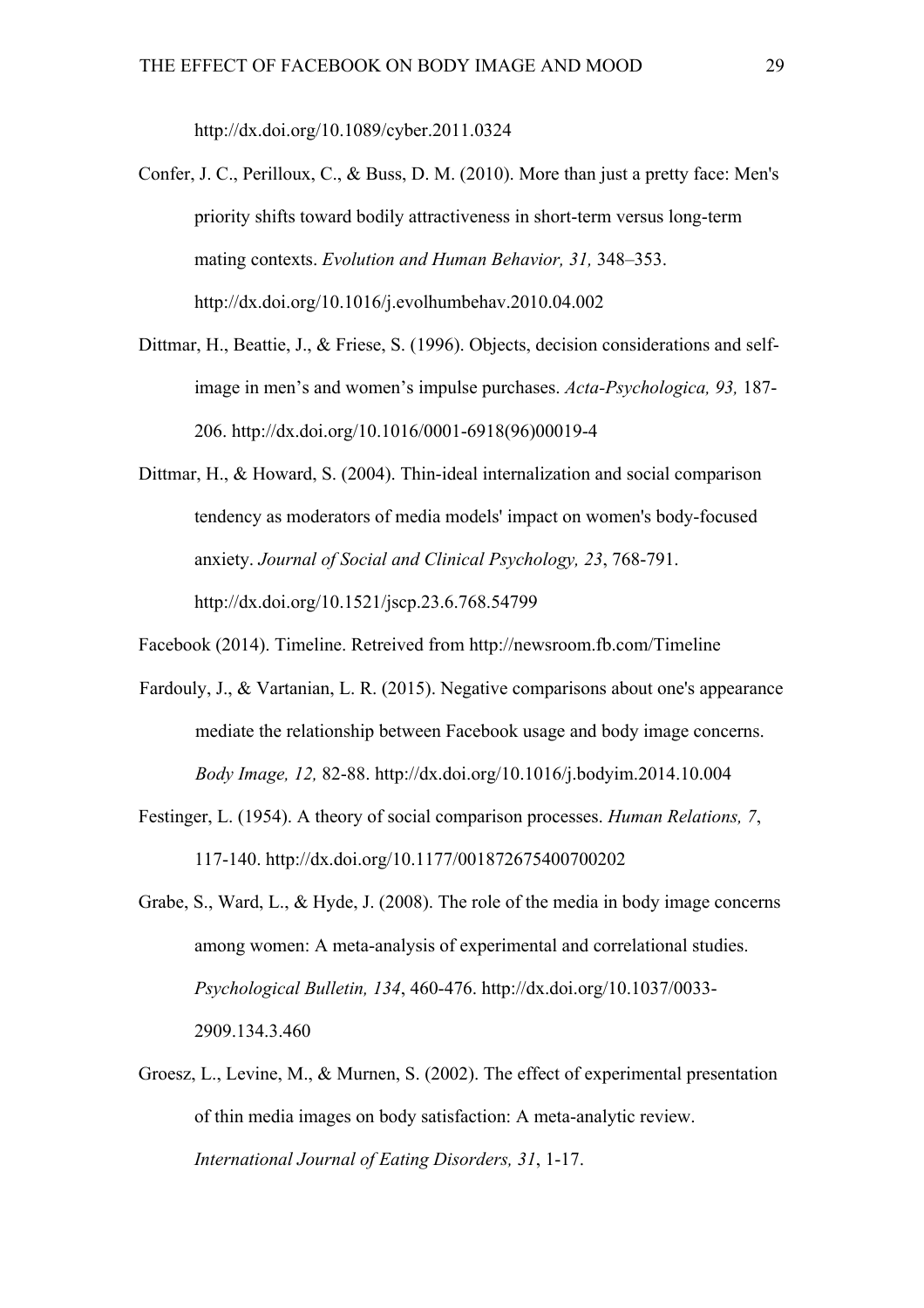http://dx.doi.org/10.1002/eat.10005

Haferkamp, N., Eimler, S., Papadakis, A. M., & Kruck, J. (2012). Men are from Mars, women are from Venus? Examining gender differences in self-presentation on social networking sites. *Cyberpsychology, Behavior and Social Networking, 15,* 91-99. http://dx.doi.org/10.1089/cyber.2011.0151

Halliwell, E., & Dittmar, H. (2004). Does size matter? The impact of model's body size on women's body-focused anxiety and advertising effectiveness. *Journal of Social and Clinical Psychology, 123*, 104-122. http://dx.doi.org/10.1521/jscp.23.1.104.26989

- Halliwell, E., & Dittmar, H. (2006). Associations between appearance-related selfdiscrepancies and young women's and men's affect, body satisfaction, and emotional eating: A comparison of fixed-item and participant-generated selfdiscrepancies. *Personality and Social Psychology Bulletin, 32,* 447-458. http://dx.doi.org/10.1177/0146167205284005
- Halliwell, E., Malson, H., & Tischner, I. (2011). Are contemporary media images which seem to display women as sexually empowered actually harmful to women? *Psychology of Women Quarterly, 35,* 38-45. http://dx.doi.org/10.1177/0361684310385217
- Hargreaves, D. A., & Tiggemann, M. (2004). Idealized media images and adolescent body image: "comparing" boys and girls. *Body Image, 1*, 351-361. doi: 10.1016/j.bodyim.2004.10.002
- Harper, B., & Tiggemann, M. (2008). The effect of thin ideal media images on women's self-objectification, mood, and body image. *Sex Roles, 58*, 649–657. doi: 10.1007/s11199-007-9379-x

Hassebrauck, M. (1998). The visual process method: A new method to study physical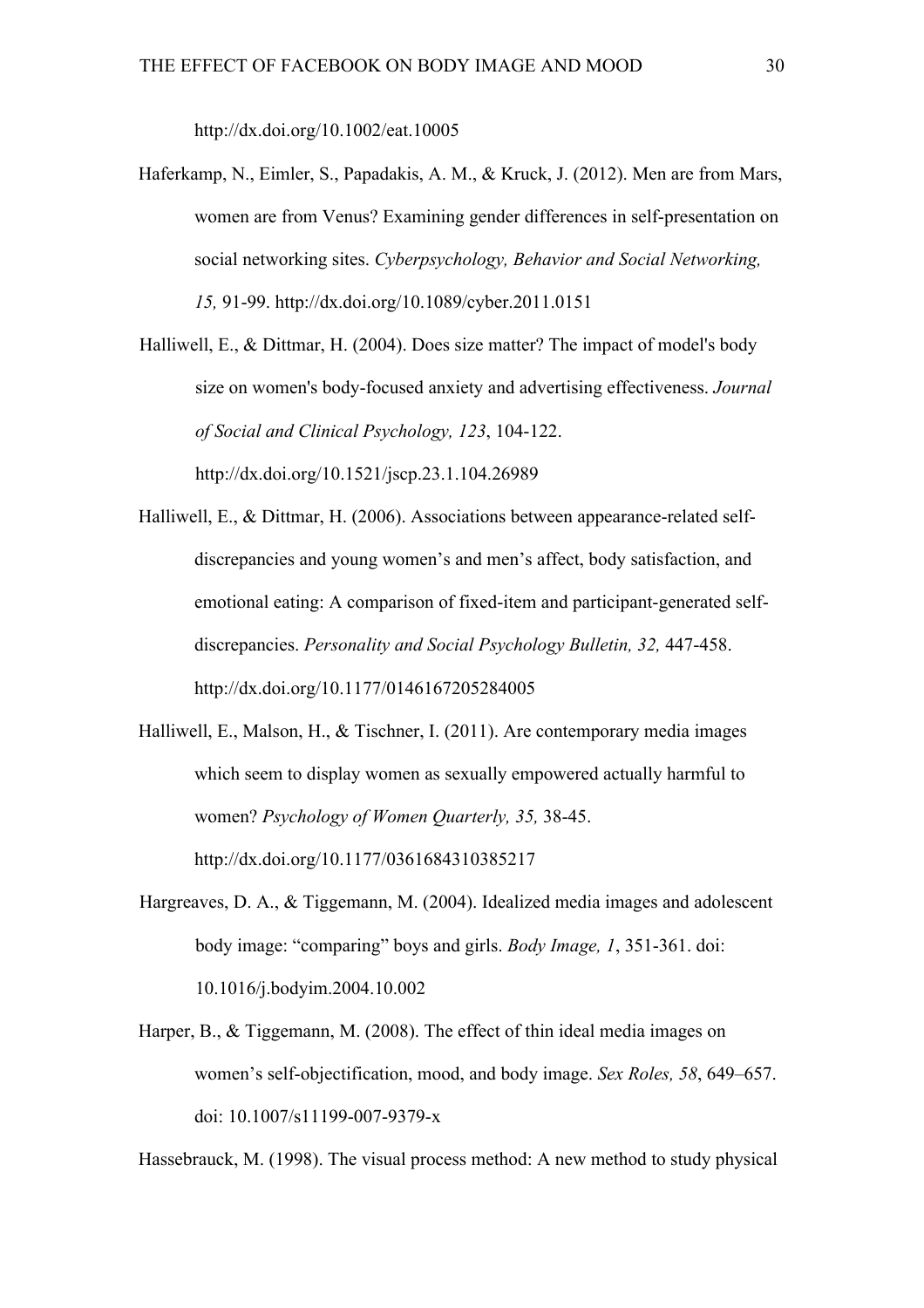attractiveness. *Evolution and Human Behavior, 19,* 111-123. http://dx.doi.org/10.1016/s1090-5138(98)00002-6

- Heinberg, L. J., & Thompson, J. K. (1995). Body image and televised images of thinness and attractiveness: A controlled laboratory investigation. *Journal of Social and Clinical Psychology, 14,* 325–338. http://dx.doi.org/10.1521/jscp.1995.14.4.325
- Hew, K. F. (2011). Students' and teachers' use of Facebook. *Computers in Human Behavior, 27*, 662-676. http://dx.doi.org/10.1016/j.chb.2010.11.020
- Jones, D. C. (2001). Social comparison and body image: Attractiveness comparisons to models and peers among adolescent girls and boys. *Sex Roles, 45,* 645-664. http://dx.doi.org/10.1023/a:1014815725852
- Keery, H., van den Berg, P., & Thompson, J. K. (2004). An evaluation of the tripartite model of body dissatisfaction and eating disturbance with adolescent girls. *Body Image, 1,* 237-251. http://dx.doi.org/10.1016/j.bodyim.2004.03.001

Kimbrough, A. M., Guadagno, R. E., Muscanell, N. L., & Dill, J. (2013). Gender differences in mediated communication: Women connect more than do men. *Computers in Human Behavior, 29,* 896-900. http://dx.doi.org/10.1016/j.chb.2012.12.005

Knobloch-Westerwick, S., & Crane, J. (2012). A losing battle: Effects of prolonged exposure to thin-ideal images on dieting and body satisfaction. *Communication Research, 39,* 79-102.

http://dx.doi.org/10.1177/0093650211400596

Kramer, A. D. I., Guillory, J. E., & Hancock, J. T. (2014). Experimental evidence of massive-scale emotional contagion through social networks. *Proceedings of*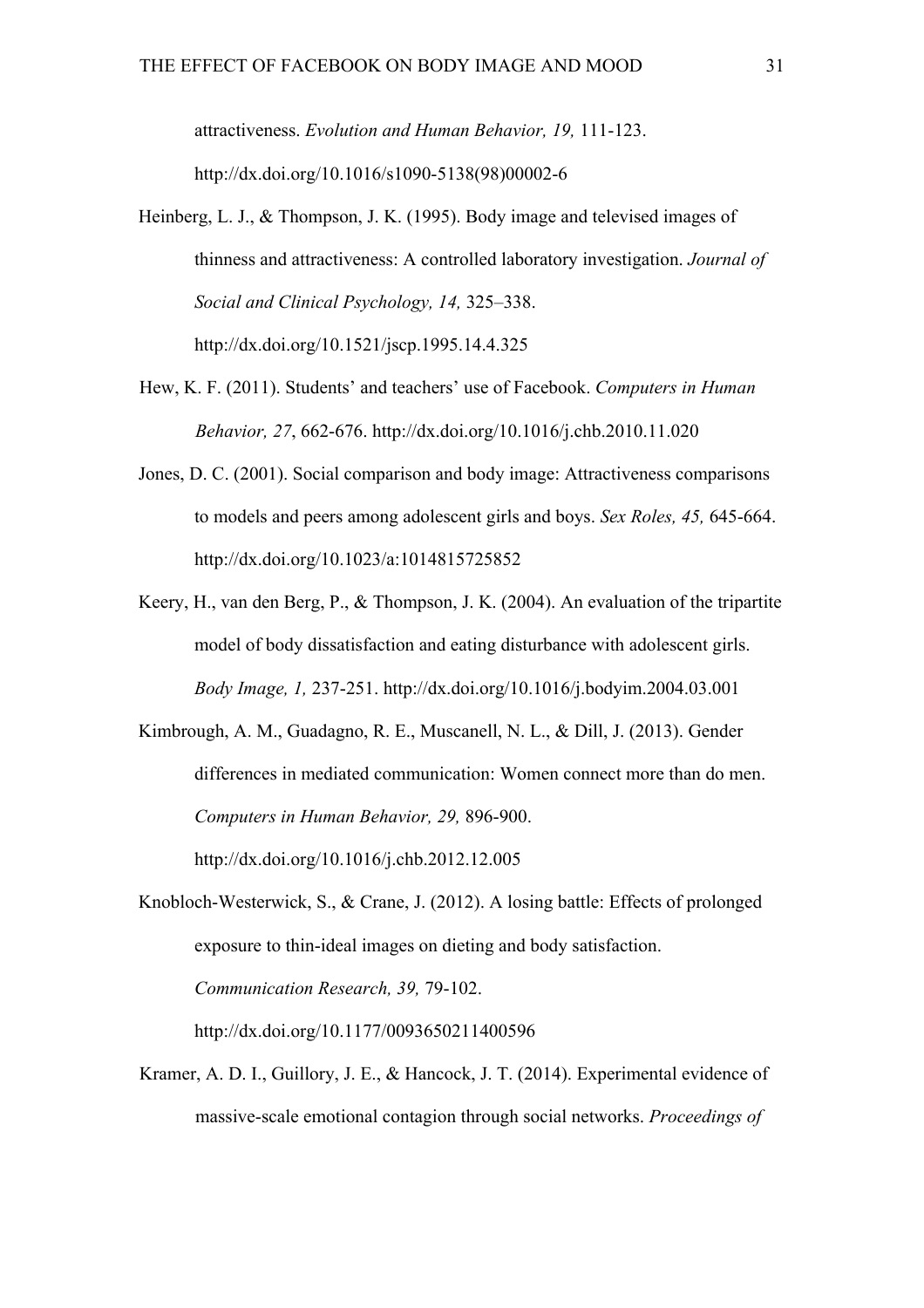*the National Academy of Sciences, 111*, 8788–8790. doi:

10.1073/pnas.1320040111

- Krones, P. G., Stice, E., Batres, C., & Orjada, K. (2005). In vivo social comparison to a thin-ideal peer promotes body dissatisfaction: A randomized experiment. *International Journal of Eating Disorders, 38*, 134-142. http://dx.doi.org/10.1002/eat.20171
- Leahey, T., & Crowther, J. (2008). An ecological momentary assessment of comparison target as a moderator of the effects of appearance-focused social comparisons. *Body Image*, *5*, 307-318. http://dx.doi.org/10.1016/j.bodyim.2008.03.002
- Leahey, T., Crowther, J., & Mickelson, K. (2007). The frequency, nature, and effects of naturally occurring appearance-focused social comparisons. *Behavior Therapy, 38*, 132-143. http://dx.doi.org/10.1016/j.beth.2006.06.004
- Mabe, A. G., Forney, K. J., & Keel, P. K. (2014). Do you "like" my photo? Facebook use maintains eating disorder risk. *International Journal of Eating Disorders, 47*, 516-523. http://dx.doi.org/10.1002/eat.22254
- Manago, A. M., Graham, M. B., Greenfield, P. M., & Salimkhan, G. (2008). Selfpresentation and gender on MySpace. *Journal of Applied Developmental Psychology, 29,* 446–458. http://dx.doi.org/10.1016/j.appdev.2008.07.001
- Mayer-Schönberger, V., & Cukier, K. (2013). *Big data: A revolution that will transform how we live, work and think.* New York, NY: Houghton Mifflin Harcourt Publishing Company.
- Meier, E. P., & Gray, J. (2014). Facebook photo activity associated with body image disturbance in adolescent girls. *Cyberpsychology, Behavior, and Social Networking, 4*, 199-206. http://dx.doi.org/10.1089/cyber.2013.0305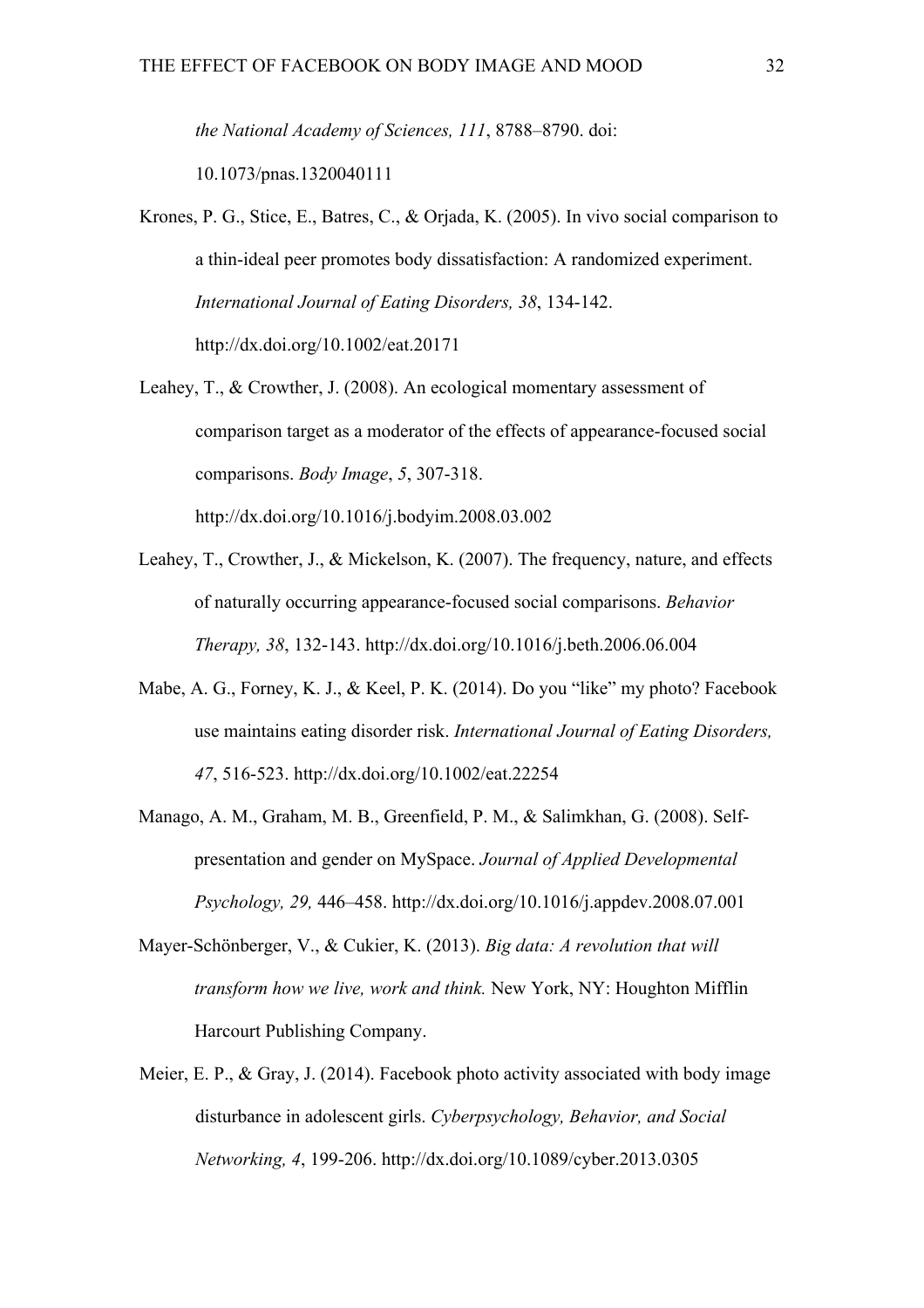Mills, J. S., Polivy, J., Herman, C. P., & Tiggemann, M. (2002). Effects of exposure to thin media images: Evidence of self-enhancement among restrained eaters. *Personality and Social Psychology Bulletin, 28*, 1687-1699. http://dx.doi.org/10.1177/014616702237650

- Muscanell, N. L., & Guadagno, R. E. (2012). Make new friends or keep the old: Gender and personality differences in social networking use. *Computers in Human Behavior, 28,* 107-112. http://dx.doi.org/10.1016/j.chb.2011.08.016
- Myers, T., & Crowther, J. (2009). Social comparison as a predictor of body dissatisfaction: A meta-analytic review. *Journal of Abnormal Psychology, 118,* 683-698. http://dx.doi.org/10.1037/a0016763
- Newton, J. T., & Minhas, G. (2005). Exposure to 'ideal' facial images reduces facial satisfaction: An experimental study. *Community Dentistry and Oral Epidemiology 33,* 410-418. http://dx.doi.org/10.1111/j.1600- 0528.2005.00239.x
- O'Brien, K. S., Caputi, P., Minto, R., Peoples, G., Hooper, C., Kell, S., & Sawley, E. (2009). Upward and downward physical appearance comparisons: Development of scales and examination of predictive qualities. *Body Image, 6,* 201-206. http://dx.doi.org/10.1016/j.bodyim.2009.03.003
- Office for National Statistics (2013). Social Networking: The UK as a Leader in Europe. Retrieved from http://www.ons.gov.uk/ons/rel/rdit2/internet-access-- households-and-individuals/social-networking--the-uk-as-a-leader-ineurope/sty-social-networking-2012.html
- Pew Research (2013a). Social Networking Fact Sheet. Retrieved from http://www.pewinternet.org/fact-sheets/social-networking-fact-sheet/

Pew Research (2013b). Social Media Update 2013. Retrieved from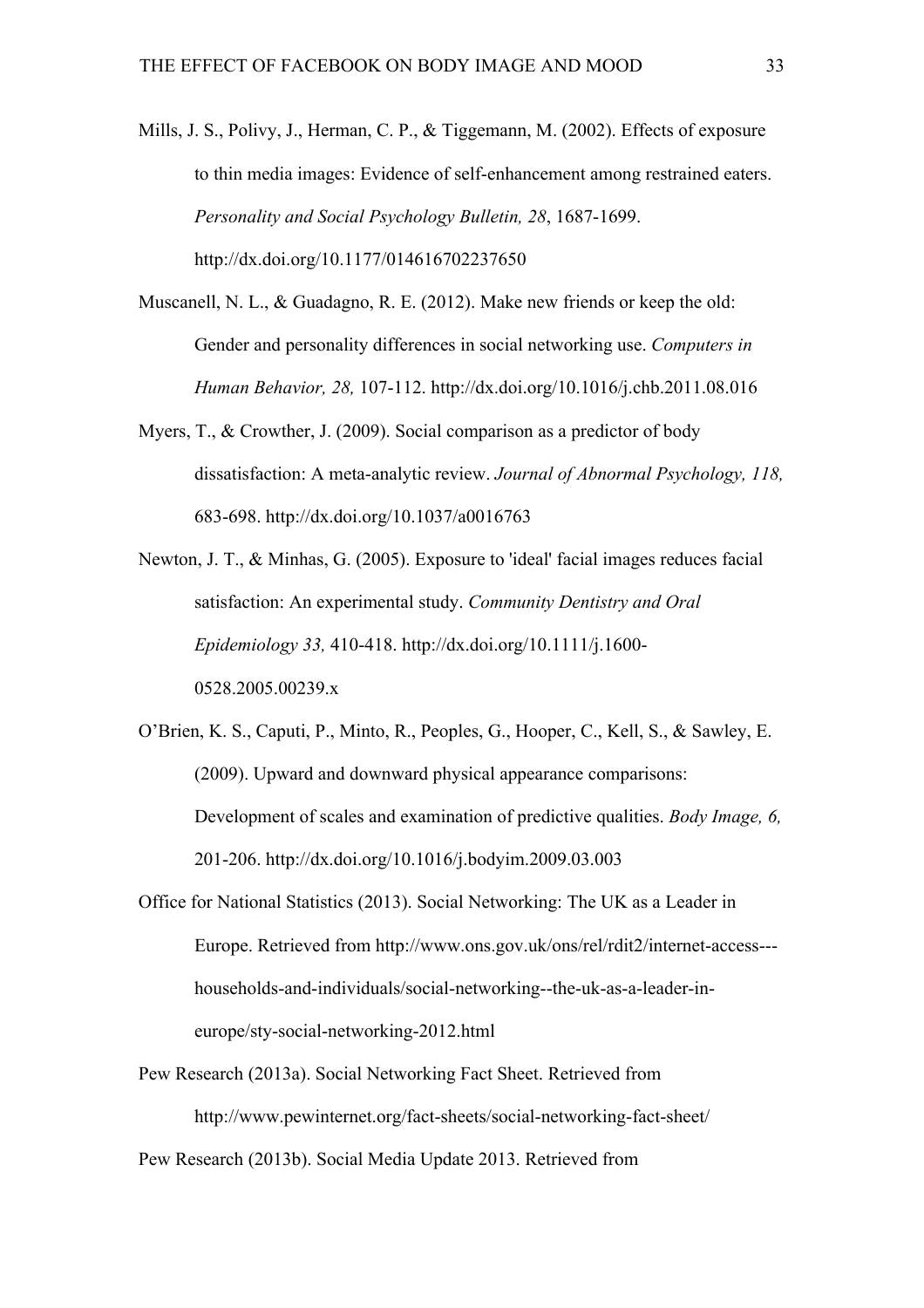http://www.pewinternet.org/2013/12/30/social-media-update-2013/

- Prichard, I., & Tiggemann, M. (2012). The effect of simultaneous exercise and exposure to thin-ideal music videos on women's state self-objectification, mood and body satisfaction. *Sex Roles, 67,* 201-210. http://dx.doi.org/10.1007/s11199-012-0167-x
- Ricciardelli, L., & McCabe, M. (2001). Dietary restraint and negative affect as mediators of body dissatisfaction and bulimic behavior in adolescent girls and boys. *Behaviour Research and Therapy, 39,* 1317–1328. http://dx.doi.org/10.1016/s0005-7967(00)00097-8
- Richins, M. L. (1991). Social comparison and the idealized images of advertising. *Journal of Consumer Research, 18,* 71-83. http://dx.doi.org/10.1086/209242
- Ridolfi, D. R., Myers, T. A., Crowther, J. H., & Ciesla, J. A. (2011). Do appearance focused cognitive distortions moderate the relationship between social comparisons to peers and media images and body image disturbance? *Sex Roles, 65*, 491-505. http://dx.doi.org/10.1007/s11199-011-9961-0
- Sagioglou, C., & Greitemeyer, T. (2014). Facebook's emotional consequences: Why Facebook causes a descrease in mood and why people still use it. *Computers in Human Behavior, 35*, 359-363. http://dx.doi.org/10.1016/j.chb.2014.03.003
- Schutz, H., Paxton, A. S., & Wertheim, E. H. (2002). Investigation of body comparison among adolescent girls. *Journal of Applied Social Psychology, 32*, 1906–1937. http://dx.doi.org/10.1111/j.1559-1816.2002.tb00264.x
- Smith, A. R., Hames, J. L., & Joiner, T. E. (2013). Status update: Maladaptive Facebook usage predicts increases in body dissatisfaction and bulimic symptoms. *Journal of Affective Disorders, 49,* 235-241. http://dx.doi.org/10.1016/j.jad.2013.01.032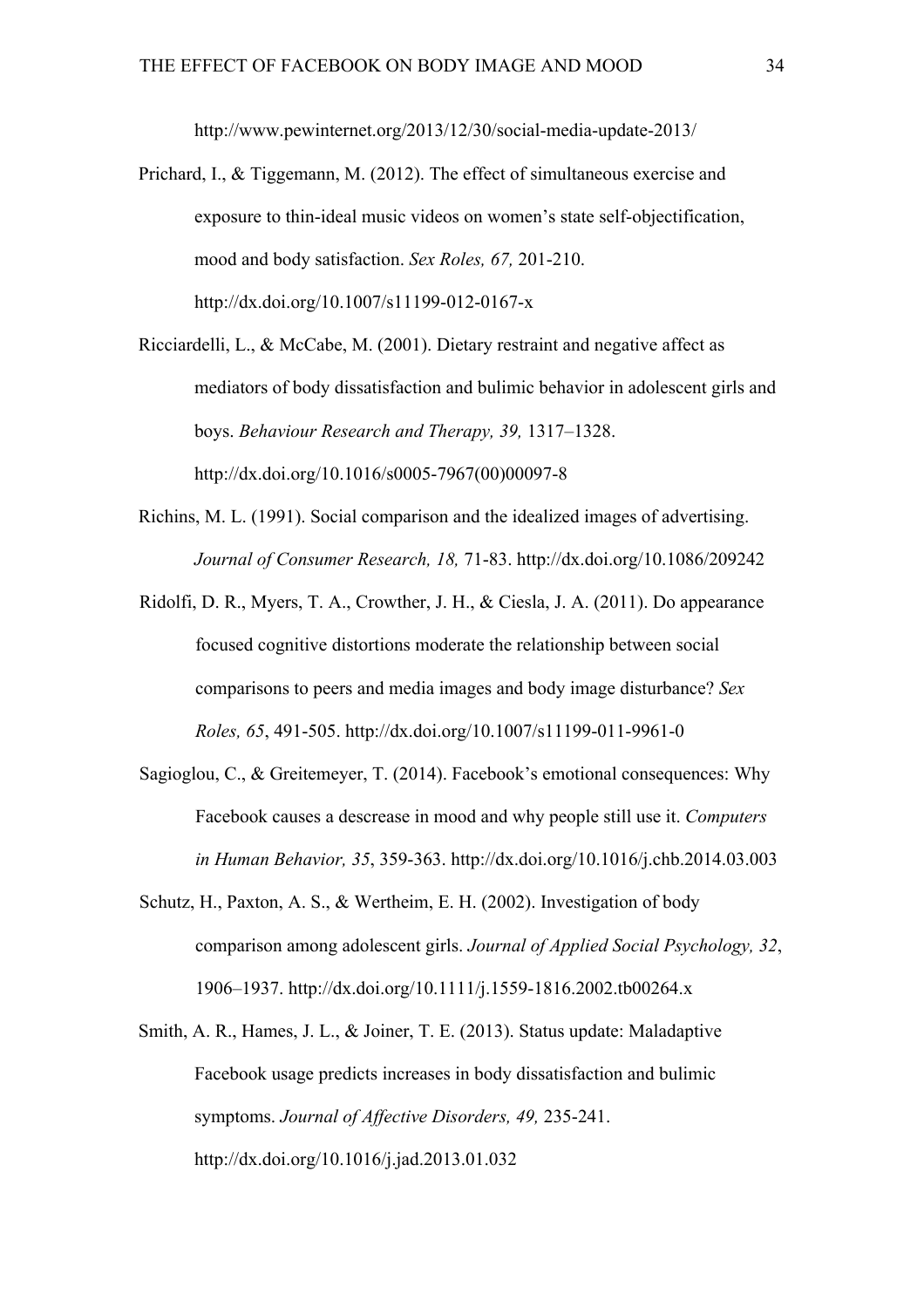Thompson, M. S., & Keith, V. M. (2001). The blacker the berry: Gender, skin tone, self-esteem, and self-efficacy. *Gender & Society, 15*, 336–357. doi: 10.1177/089124301015003002

Tiggemann, M., & McGill, B. (2004). The role of social comparison in the effect of magazine advertisements on women's mood and body dissatisfaction. *Journal of Social and Clinical Psychology*, *23*, 23-44. http://dx.doi.org/10.1521/jscp.23.1.23.26991

- Tiggemann, M., & Miller, J. (2010). The Internet and adolescent girls' weight satisfaction and drive for thinness. *Sex Roles, 63,* 79-90. http://dx.doi.org/10.1007/s11199-010-9789-z
- Tiggemann, M., & Polivy, J. (2010). Upward and downward: Social comparison processing of thin idealized media images. *Psychology of Women Quarterly, 34,* 356-364. http://dx.doi.org/10.1111/j.1471-6402.2010.01581.x
- Tiggemann, M., & Slater, A. (2003). Thin ideals in music television: A source of social comparison and body dissatisfaction. *International Journal of Eating Disorders, 35,* 48-58. http://dx.doi.org/10.1002/eat.10214
- Tiggemann, M., & Slater, A. (2013). NetGirls: The Internet, Facebook, and body image concern in adolescent girls. *International Journal of Eating Disorders, 46,* 630-634. http://dx.doi.org/10.1002/eat.22141
- Tiggemann, M., & Slater, A. (2014). NetTweens: The Internet and body image concerns in preteenage girls. *Journal of Early Adolescence, 34,* 606-620. http://dx.doi.org/10.1177/0272431613501083
- Tucker, L. A. (1985). Dimensionality and factor satisfaction of the body image construct: A gender comparison. *Sex Roles, 12,* 931-937. http://dx.doi.org/10.1007/bf00288095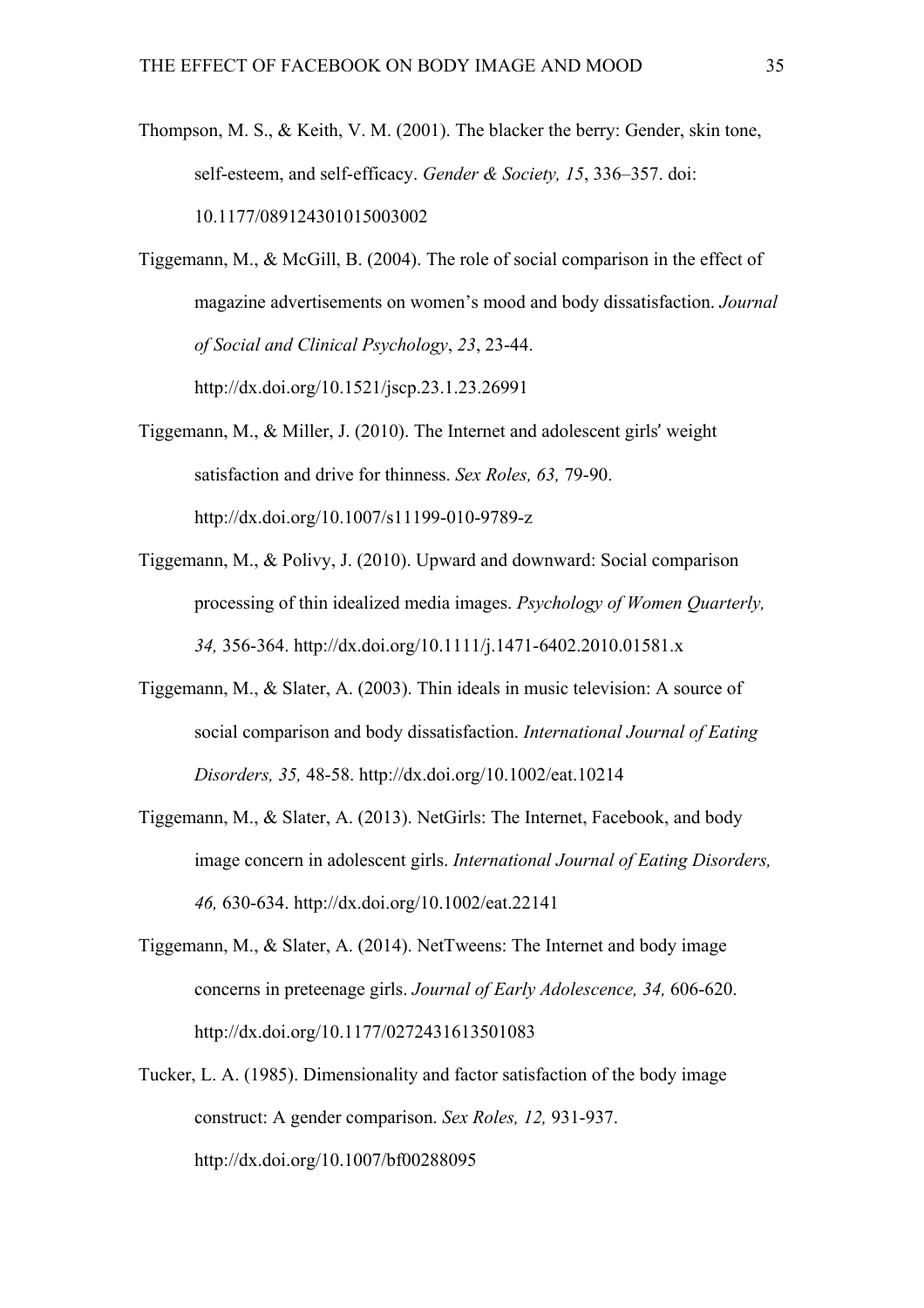- van den Berg, P., Thompson, J. K., Obremski-Brandon, K., & Coovert, M. (2002). The tripartite influence model of body image and eating disturbance: A covariance structure modeling investigation testing the meditational role of appearance comparison. *Journal of Psychosomatic Research, 53,* 1007-1020. http://dx.doi.org/10.1016/s0022-3999(02)00499-3
- Vartanian, L. R., & Dey, S. (2013). Self-concept clarity, thin-ideal internalization, and appearance-related social comparison as predictors of body dissatisfaction. *Body Image, 10,* 495-500. http://dx.doi.org/10.1016/j.bodyim.2013.05.004
- Zhao, S., Grasmuck, S., & Martin, J. (2008). Identity construction on Facebook: Digital empowerment in anchored relationships. *Computers in Human Behavior, 24,* 1816–1836. http://dx.doi.org/10.1016/j.chb.2008.02.012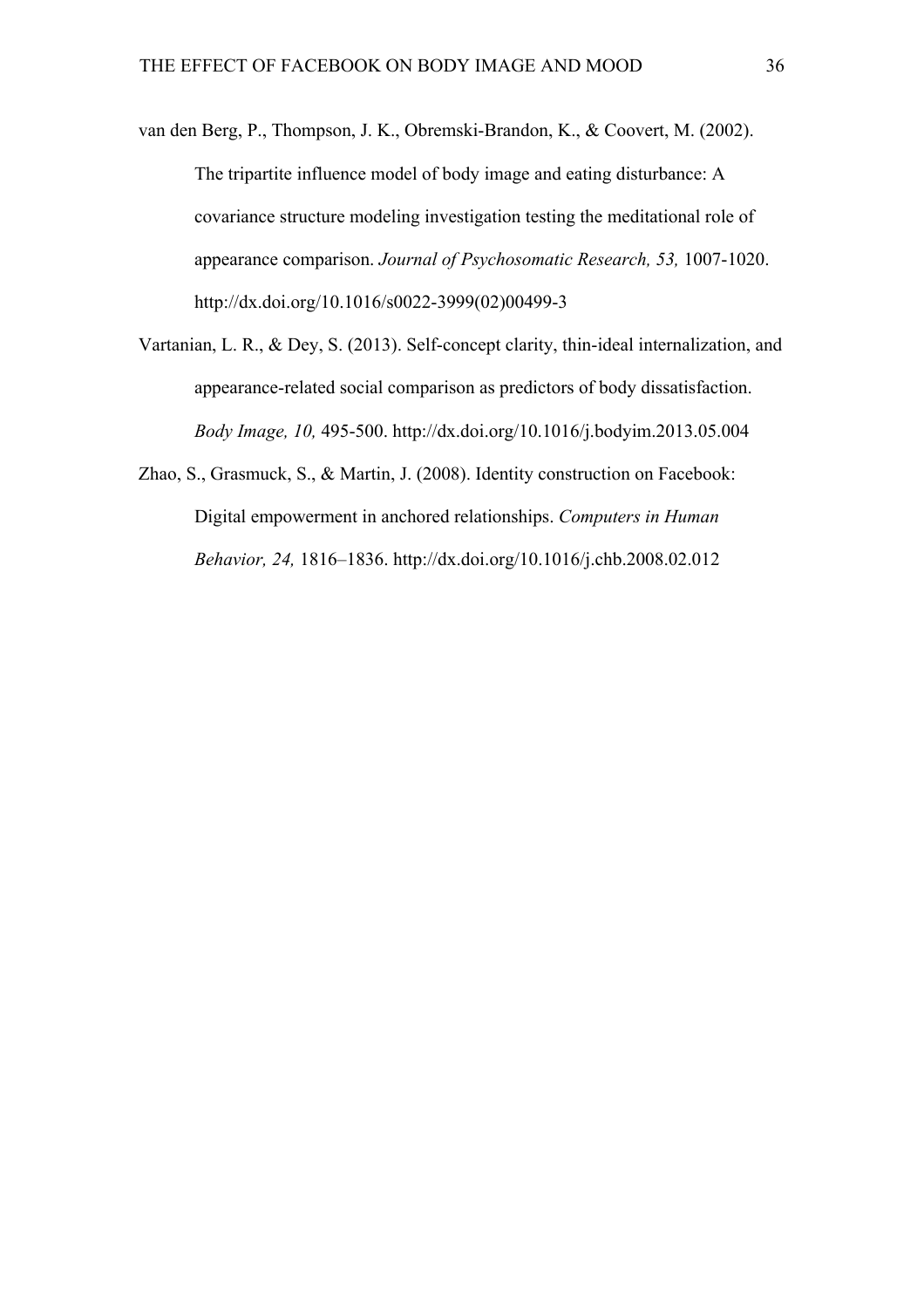# Table 1

|                              | Facebook      | Magazine      | Control       |
|------------------------------|---------------|---------------|---------------|
| Negative Mood                | 31.24 (18.57) | 27.48 (14.37) | 20.38 (12.28) |
| <b>Body Dissatisfaction</b>  | 45.53 (16.93) | 50.05 (19.84) | 45.04 (21.58) |
| Weight and Shape Discrepancy | 8.58(7.53)    | 10.97(11.78)  | 6.16(7.43)    |
| Face, Hair, and Skin         | 5.37(8.39)    | 5.19(7.07)    | 2.63(5.50)    |
| Discrepancy                  |               |               |               |

*Mean (SD) ratings for post-exposure measures by condition.*